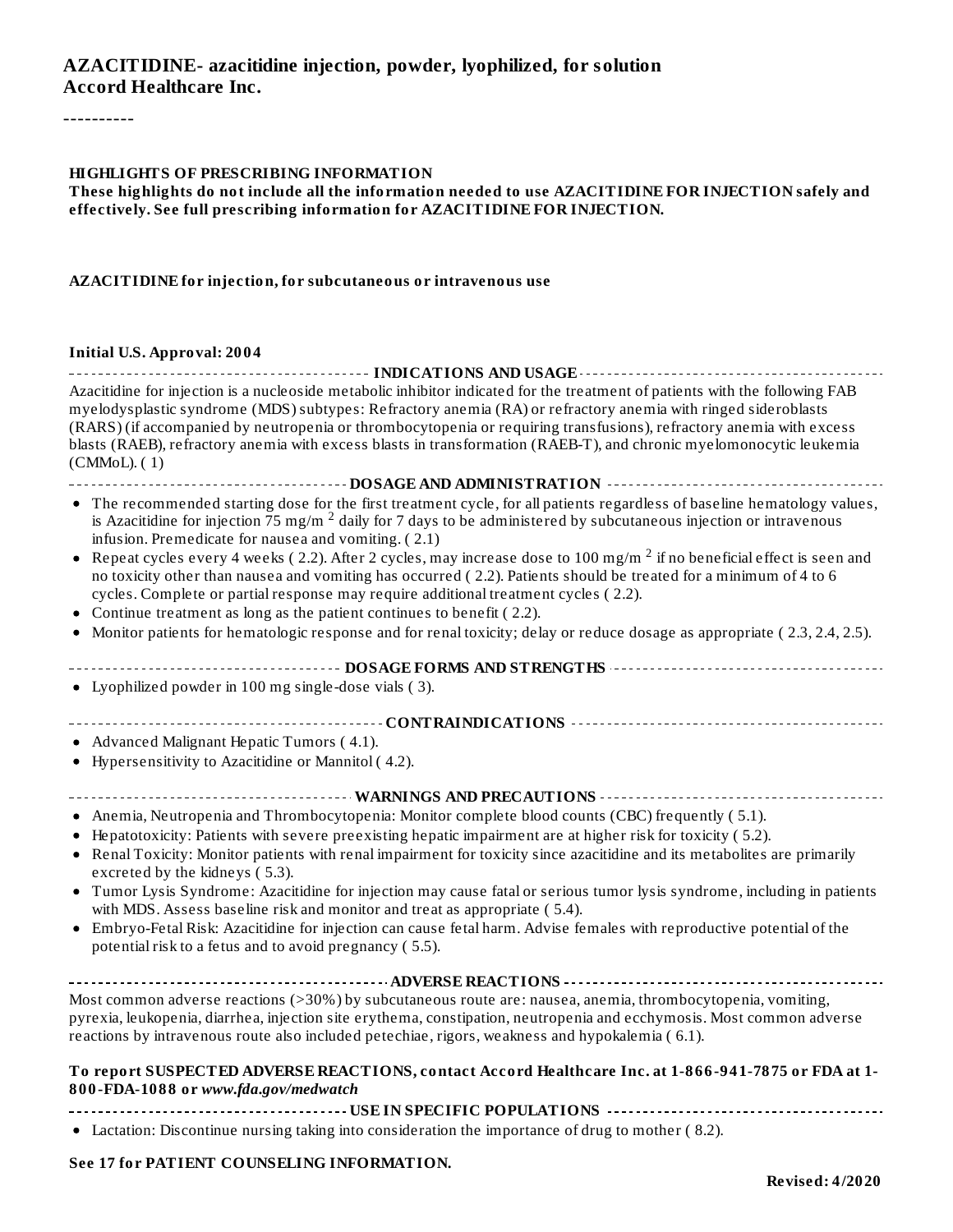#### **FULL PRESCRIBING INFORMATION: CONTENTS\* 1 INDICATIONS AND USAGE**

1.1 Myelodysplastic Syndromes (MDS)

### **2 DOSAGE AND ADMINISTRATION**

- 2.1 First Treatment Cycle
- 2.2 Subsequent Treatment Cycles
- 2.3 Dosage Adjustment Based on Hematology Laboratory Values
- 2.4 Dosage Adjustment Based on Serum Electrolytes and Renal Toxicity
- 2.5 Use in Geriatric Patients
- 2.6 Preparation of Azacitidine for injection
- 2.7 Instructions for Subcutaneous Administration
- 2.8 Instructions for Intravenous Administration

### **3 DOSAGE FORMS AND STRENGTHS**

#### **4 CONTRAINDICATIONS**

- 4.1 Advanced Malignant Hepatic Tumors
- 4.2 Hypersensitivity to Azacitidine or Mannitol

#### **5 WARNINGS AND PRECAUTIONS**

- 5.1 Anemia, Neutropenia and Thrombocytopenia
- 5.2 Hepatotoxicity in Patients with Severe Pre-existing Hepatic Impairment
- 5.3 Renal Toxicity
- 5.4 Tumor Lysis Syndrome
- 5.5 Embryo-Fetal Risk

#### **6 ADVERSE REACTIONS**

- 6.1 Adverse Reactions in Clinical Trials
- 6.2 Postmarketing Experience

#### **8 USE IN SPECIFIC POPULATIONS**

- 8.1 Pregnancy
- 8.2 Lactation
- 8.3 Females and Males of Reproductive Potential
- 8.4 Pediatric Use
- 8.5 Geriatric Use

#### **10 OVERDOSAGE**

#### **11 DESCRIPTION**

#### **12 CLINICAL PHARMACOLOGY**

- 12.1 Mechanism of Action
- 12.3 Pharmacokinetics

#### **13 NONCLINICAL TOXICOLOGY**

13.1 Carcinogenesis, Mutagenesis, Impairment of Fertility

#### **14 CLINICAL STUDIES**

#### **15 REFERENCES**

### **16 HOW SUPPLIED/STORAGE AND HANDLING**

#### **17 PATIENT COUNSELING INFORMATION**

\* Sections or subsections omitted from the full prescribing information are not listed.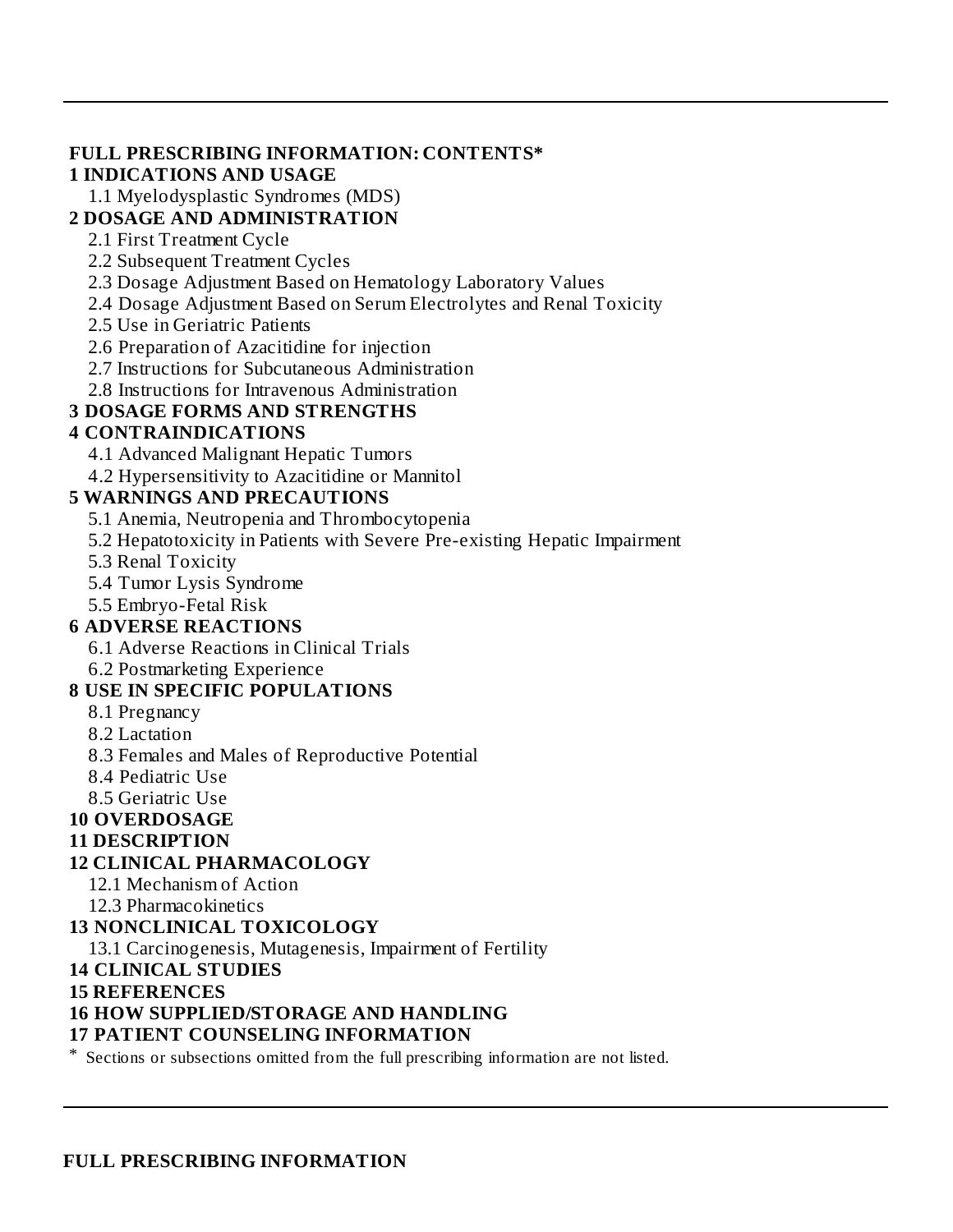### **1 INDICATIONS AND USAGE**

#### **1.1 Myelodysplastic Syndromes (MDS)**

Azacitidine for injection is indicated for treatment of patients with the following French-American-British (FAB) myelodysplastic syndrome subtypes: refractory anemia (RA) or refractory anemia with ringed sideroblasts (if accompanied by neutropenia or thrombocytopenia or requiring transfusions), refractory anemia with excess blasts (RAEB), refractory anemia with excess blasts in transformation (RAEB-T), and chronic myelomonocytic leukemia (CMMoL).

### **2 DOSAGE AND ADMINISTRATION**

### **2.1 First Treatment Cycle**

The recommended starting dose for the first treatment cycle, for all patients regardless of baseline hematology laboratory values, is 75 mg/m<sup>2</sup> subcutaneously or intravenously, daily for 7 days. Premedicate patients for nausea and vomiting.

Obtain complete blood counts, liver chemistries and serum creatinine prior to the first dose.

### **2.2 Subs equent Treatment Cycles**

Repeat cycles every 4 weeks. The dose may be increased to 100 mg/m  $^2$  if no beneficial effect is seen after 2 treatment cycles and if no toxicity other than nausea and vomiting has occurred. It is recommended that patients be treated for a minimum of 4 to 6 cycles. However, complete or partial response may require additional treatment cycles. Treatment may be continued as long as the patient continues to benefit.

Monitor patients for hematologic response and renal toxicities *[see Warnings and Precautions ( 5.3)]* , and delay or reduce dosage if necessary as described below.

### **2.3 Dosage Adjustment Bas ed on Hematology Laboratory Values**

For patients with baseline (start of treatment) WBC greater than or equal to 3.0 x10  $^9$ /L, ANC greater than or equal to 1.5 x10  $^9$ /L, and platelets greater than or equal to 75.0 x10  $^9$ /L, adjust the dose as follows, based on nadir counts for any given cycle:

| Nadir Counts                         | % Dose in the Next Course               |      |
|--------------------------------------|-----------------------------------------|------|
| $\triangle NC$ (x10 <sup>9</sup> /L) | <u>Platelets <math>(x10^9/L)</math></u> |      |
| Less than $0.5$                      | Less than 25                            | 50%  |
| $0.5 - 1.5$                          | 25-50                                   | 67%  |
| Greater than 1.5                     | Greater than 50                         | 100% |

For patients whose baseline counts are WBC less than 3.0 x10  $^9$ /L, ANC less than 1.5 x10  $^9$ /L, or platelets less than 75.0  $x10^{-9}/L$ , base dose adjustments on nadir counts and bone marrow biopsy cellularity at the time of the nadir as noted below, unless there is clear improvement in differentiation (percentage of mature granulocytes is higher and ANC is higher than at onset of that course) at the time of the next cycle, in which case continue the current dose.

| <b>WBC</b> or Platelet  | <b>Bone Marrow</b>                     |  |  |  |  |
|-------------------------|----------------------------------------|--|--|--|--|
| Nadir                   | Biopsy Cellularity at Time of Nadir    |  |  |  |  |
| % decrease in           | $\frac{(0)}{0}$                        |  |  |  |  |
| counts<br>from baseline | Less than 15<br>$15 - 30$<br>$30 - 60$ |  |  |  |  |
|                         |                                        |  |  |  |  |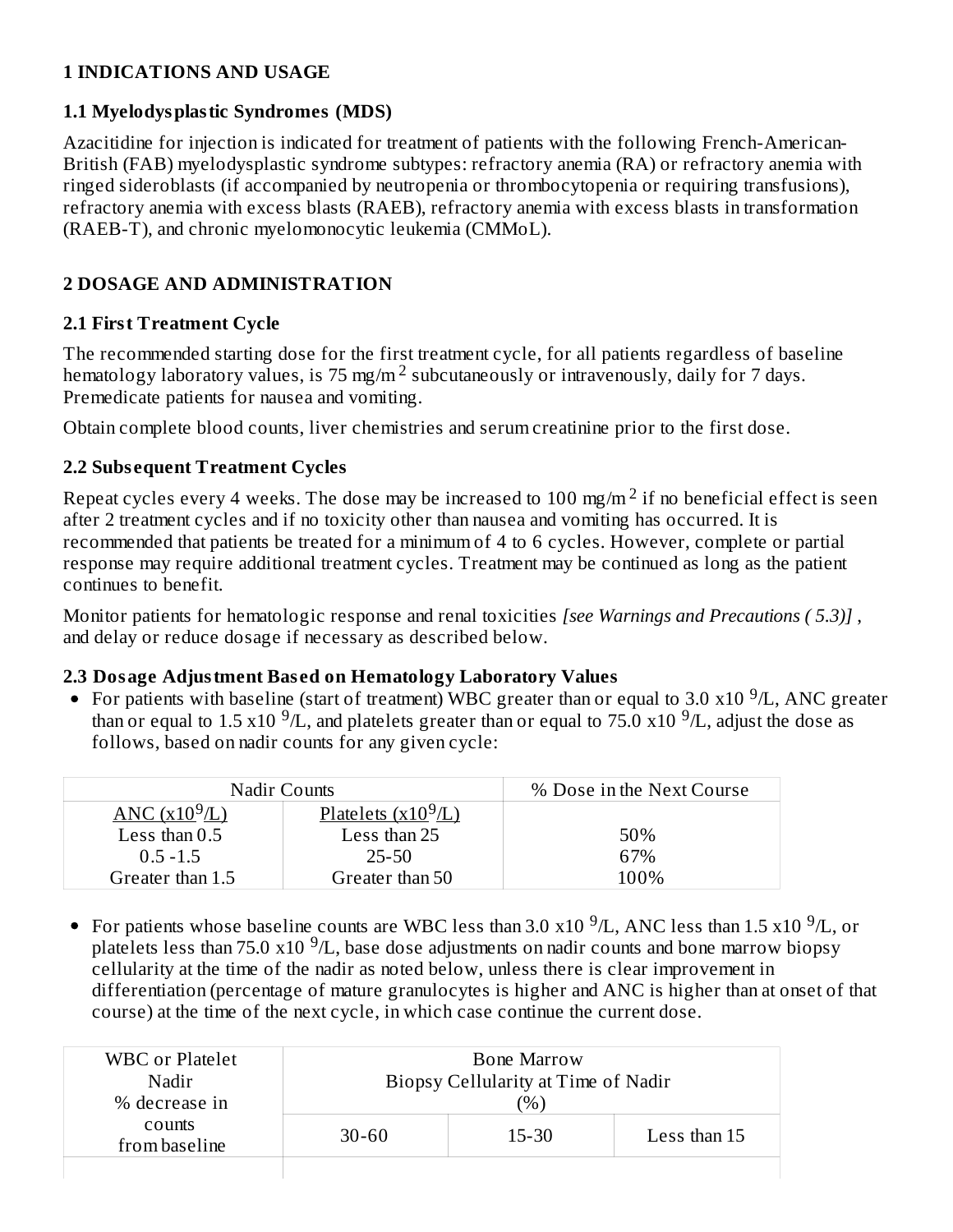|                 | % Dose in the Next Course |  |  |  |  |
|-----------------|---------------------------|--|--|--|--|
| 50 - 75         |                           |  |  |  |  |
| Greater than 75 |                           |  |  |  |  |

If a nadir as defined in the table above has occurred, give the next course 28 days after the start of the preceding course, provided that both the WBC and the platelet counts are greater than 25% above the nadir and rising. If a greater than 25% increase above the nadir is not seen by day 28, reassess counts every 7 days. If a 25% increase is not seen by day 42, reduce the scheduled dose by 50%.

### **2.4 Dosage Adjustment Bas ed on Serum Electrolytes and Renal Toxicity**

If unexplained reductions in serum bicarbonate levels to less than 20 mEq/L occur, reduce the dosage by 50% for the next course. Similarly, if unexplained elevations of BUN or serum creatinine occur, delay the next cycle until values return to normal or baseline and reduce the dose by 50% for the next course *[see Warnings and Precautions ( 5.3)]* .

### **2.5 Us e in Geriatric Patients**

Azacitidine and its metabolites are known to be substantially excreted by the kidney, and the risk of toxic reactions to this drug may be greater in patients with impaired renal function. Because elderly patients are more likely to have decreased renal function, select the dose carefully and monitor renal function *[see Warnings and Precautions ( 5.3) and Use in Specific Populations ( 8.5)]* .

### **2.6 Preparation of Azacitidine for injection**

Azacitidine for injection is a cytotoxic drug. Follow applicable special handling and disposal procedures.  $^{\rm 1}$ 

The Azacitidine for injection vial is single-dose and does not contain any preservatives. Discard unused portions of each vial properly *[see How Supplied/Storage and Handling ( 16)]* . Do not save any unused portions for later administration.

#### **2.7 Instructions for Subcutaneous Administration**

Reconstitute Azacitidine for injection aseptically with 4 mL sterile water for injection. Inject the diluent slowly into the vial. Vigorously shake or roll the vial until a uniform suspension is achieved. The suspension will be cloudy. The resulting suspension will contain azacitidine 25 mg/mL. Do not filter the suspension after reconstitution. Doing so could remove the active substance.

**Preparation for Immediate Subcutaneous Administration:** For doses requiring more than 1 vial, divide the dose equally between the syringes (e.g., dose 150 mg = 6 mL, 2 syringes with 3 mL in each syringe) and inject into two separate sites. Due to retention in the vial and needle, it may not be feasible to withdraw all of the suspension from the vial. The product may be held at room temperature for up to 1 hour, but must be administered within 1 hour after reconstitution.

**Preparation for Delayed Subcutaneous Administration:** The reconstituted product may be kept in the vial or drawn into a syringe. For doses requiring more than 1 vial, divide the dose equally between the syringes (e.g., dose 150 mg = 6 mL, 2 syringes with 3 mL in each syringe) and inject into two separate sites. Due to retention in the vial and needle, it may not be feasible to withdraw all of the suspension from the vial. The product must be refrigerated immediately. When Azacitidine for injection is reconstituted using water for injection that has not been refrigerated, the reconstituted product may be held under refrigerated conditions (2ºC - 8ºC, 36ºF - 46ºF) for up to 8 hours. When Azacitidine for injection is reconstituted using refrigerated (2°C - 8°C, 36°F - 46°F) water for injection, the reconstituted product may be stored under refrigerated conditions (2ºC - 8ºC, 36ºF - 46ºF) for up to 22 hours. After removal from refrigerated conditions, the suspension may be allowed to equilibrate to room temperature for up to 30 minutes prior to administration.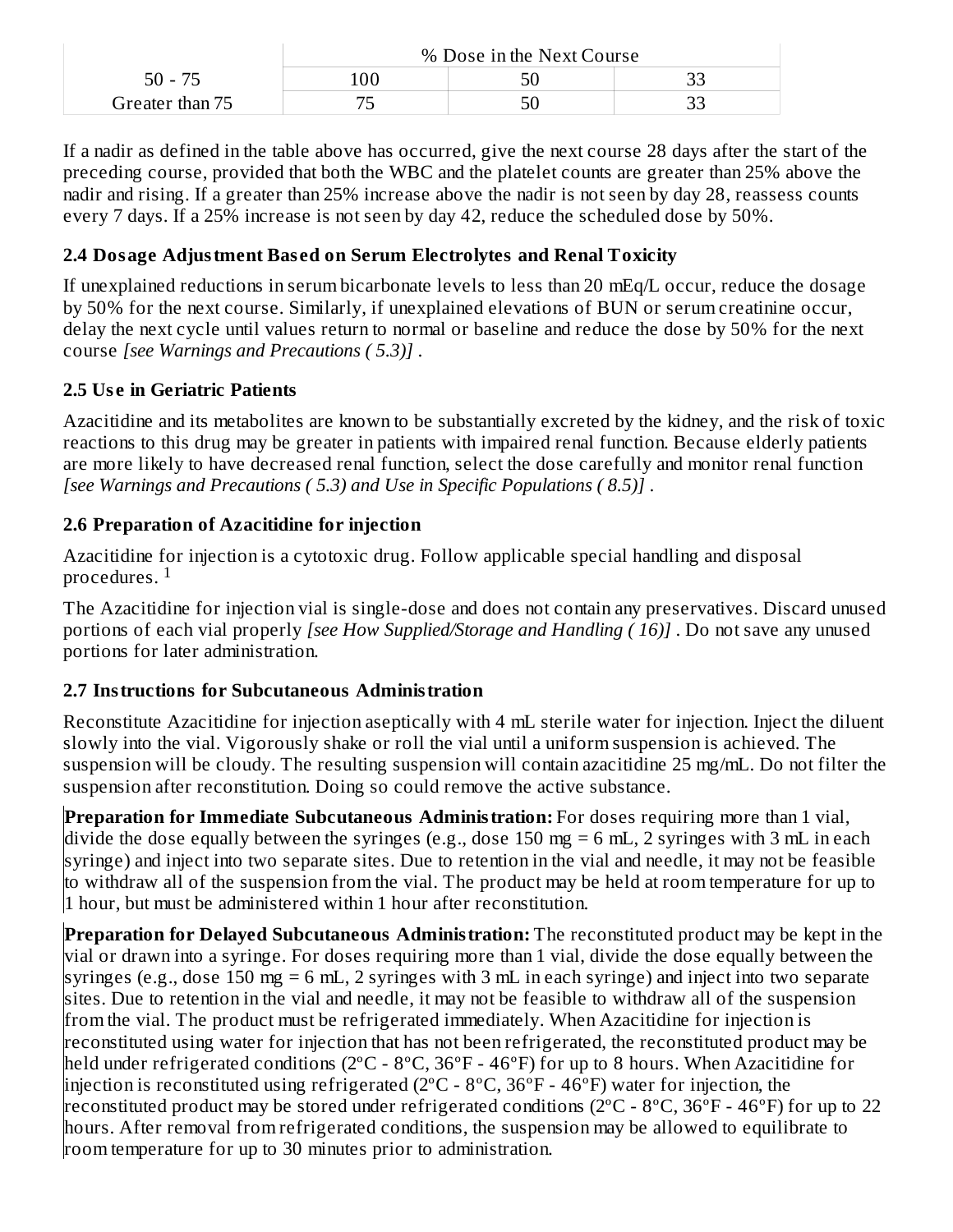### **Subcutaneous Administration**

To provide a homogeneous suspension, the contents of the dosing syringe must be re-suspended immediately prior to administration. To re-suspend, vigorously roll the syringe between the palms until a uniform, cloudy suspension is achieved.To provide a homogeneous suspension, the contents of the dosing syringe must be re-suspended immediately prior to administration. To re-suspend, vigorously roll the syringe between the palms until a uniform, cloudy suspension is achieved.

Azacitidine for injection suspension is administered subcutaneously. Rotate sites for each injection (thigh, abdomen, or upper arm). New injections should be given at least one inch from an old site and never into areas where the site is tender, bruised, red, or hard.

**Suspension Stability**: Azacitidine for injection reconstituted with non-refrigerated water for injection for subcutaneous administration may be stored for up to 1 hour at  $25^{\circ}$ C (77°F) or for up to 8 hours between 2°C and 8°C (36°F and 46°F); when reconstituted with refrigerated (2ºC - 8ºC, 36ºF - 46ºF) water for injection, it may be stored for 22 hours between 2°C and 8°C (36°F and 46°F).

### **2.8 Instructions for Intravenous Administration**

Reconstitute the appropriate number of Azacitidine for injection vials to achieve the desired dose. Reconstitute each vial with 10 mL sterile water for injection. Vigorously shake or roll the vial until all solids are dissolved. The resulting solution will contain azacitidine 10 mg/mL. The solution should be clear. Parenteral drug product should be inspected visually for particulate matter and discoloration prior to administration, whenever solution and container permit.

Withdraw the required amount of Azacitidine for injection solution to deliver the desired dose and inject into a 50 -100 mL infusion bag of either 0.9% Sodium Chloride Injection or Lactated Ringer's Injection.

### **Intravenous Solution Incompatibility**

Azacitidine for injection is incompatible with 5% Dextrose solutions, Hespan, or solutions that contain bicarbonate. These solutions have the potential to increase the rate of degradation of Azacitidine for injection and should therefore be avoided.

### **Intravenous Administration**

Azacitidine for injection solution is administered intravenously. Administer the total dose over a period of 10 - 40 minutes. The administration must be completed within 1 hour of reconstitution of the Azacitidine for injection vial.

**Solution Stability**: Azacitidine for injection reconstituted for intravenous administration may be stored at 25°C (77°F), but administration must be completed within 1 hour of reconstitution.

# **3 DOSAGE FORMS AND STRENGTHS**

Azacitidine for injection is supplied as lyophilized powder in 100 mg single-dose vials.

# **4 CONTRAINDICATIONS**

### **4.1 Advanced Malignant Hepatic Tumors**

Azacitidine for injection is contraindicated in patients with advanced malignant hepatic tumors *[see Warnings and Precautions ( 5.2)]* .

# **4.2 Hypers ensitivity to Azacitidine or Mannitol**

Azacitidine for injection is contraindicated in patients with a known hypersensitivity to azacitidine or mannitol.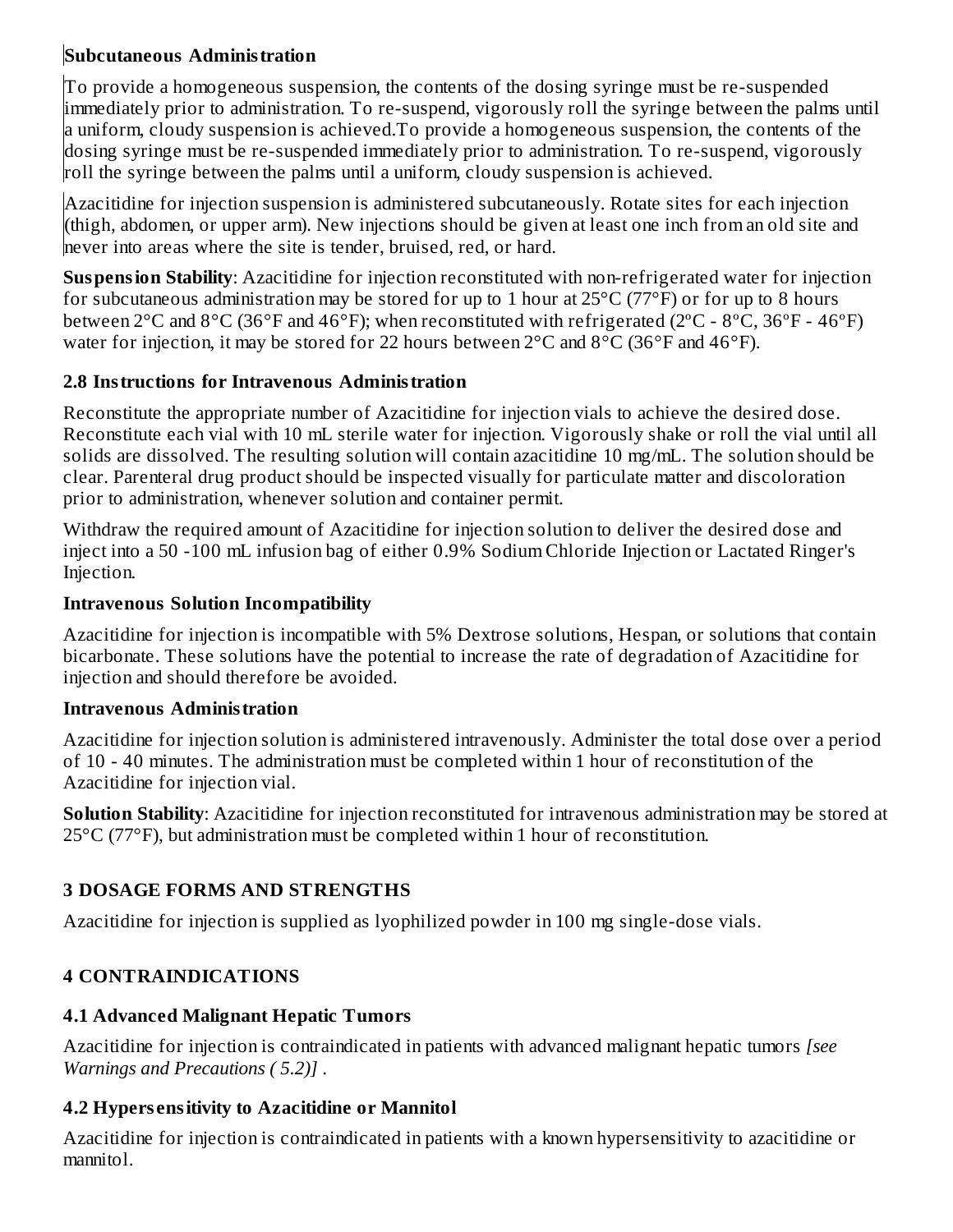### **5 WARNINGS AND PRECAUTIONS**

### **5.1 Anemia, Neutropenia and Thrombocytopenia**

Azacitidine for injection causes anemia, neutropenia and thrombocytopenia. Monitor complete blood counts frequently for response and/or toxicity, at a minimum, prior to each dosing cycle. After administration of the recommended dosage for the first cycle, adjust dosage for subsequent cycles based on nadir counts and hematologic response *[see Dosage and Administration ( 2.3)]* .

### **5.2 Hepatotoxicity in Patients with Severe Pre-existing Hepatic Impairment**

Because azacitidine is potentially hepatotoxic in patients with severe pre-existing hepatic impairment, caution is needed in patients with liver disease. Patients with extensive tumor burden due to metastatic disease have been reported to experience progressive hepatic coma and death during azacitidine treatment, especially in such patients with baseline albumin <30 g/L. Azacitidine is contraindicated in patients with advanced malignant hepatic tumors *[see Contraindications ( 4.1)]* . Monitor liver chemistries prior to initiation of therapy and with each cycle.

Safety and effectiveness of Azacitidine for injection in patients with MDS and hepatic impairment have not been studied as these patients were excluded from the clinical trials.

### **5.3 Renal Toxicity**

Renal toxicity ranging from elevated serum creatinine to renal failure and death have been reported in patients treated with intravenous azacitidine in combination with other chemotherapeutic agents for nonMDS conditions. In addition, renal tubular acidosis, defined as a fall in serum bicarbonate to <20 mEq/L in association with an alkaline urine and hypokalemia (serum potassium <3 mEq/L) developed in 5 patients with CML treated with azacitidine and etoposide. Monitor serum creatinine and electrolytes prior to initiation of therapy and with each cycle. If unexplained reductions in serum bicarbonate <20 mEq/L or elevations of BUN or serum creatinine occur, reduce or hold the dose *[see Dosage and Administration ( 2.4)]* .

Patients with renal impairment may be at increased risk for renal toxicity. Also, azacitidine and its metabolites are primarily excreted by the kidney. Therefore, monitor these patients closely for toxicity *[see Dosage and Administration ( 2.4, 2.5)]* . Patients with MDS and renal impairment were excluded from the clinical studies.

#### **5.4 Tumor Lysis Syndrome**

Azacitidine for injection may cause fatal or serious tumor lysis syndrome, including in patients with MDS. Tumor lysis syndrome may occur despite concomitant use of allopurinol. Assess baseline risk and monitor and treat as appropriate.

### **5.5 Embryo-Fetal Risk**

Based on the mechanism of action and findings in animals, Azacitidine for injection can cause fetal harm when administered to a pregnant woman. Azacitidine administered to pregnant rats via a single intraperitoneal (IP) dose approximating 8% of the recommended human daily dose caused fetal death and anomalies *[see Use in Specific Populations ( 8.1)]* .

Advise females with reproductive potential to avoid pregnancy during treatment with Azacitidine for injection *[see Use in Specific Populations ( 8.3)]* . Men should be advised to not father a child while receiving treatment with Azacitidine for injection.

### **6 ADVERSE REACTIONS**

The following adverse reactions are described in other labeling sections: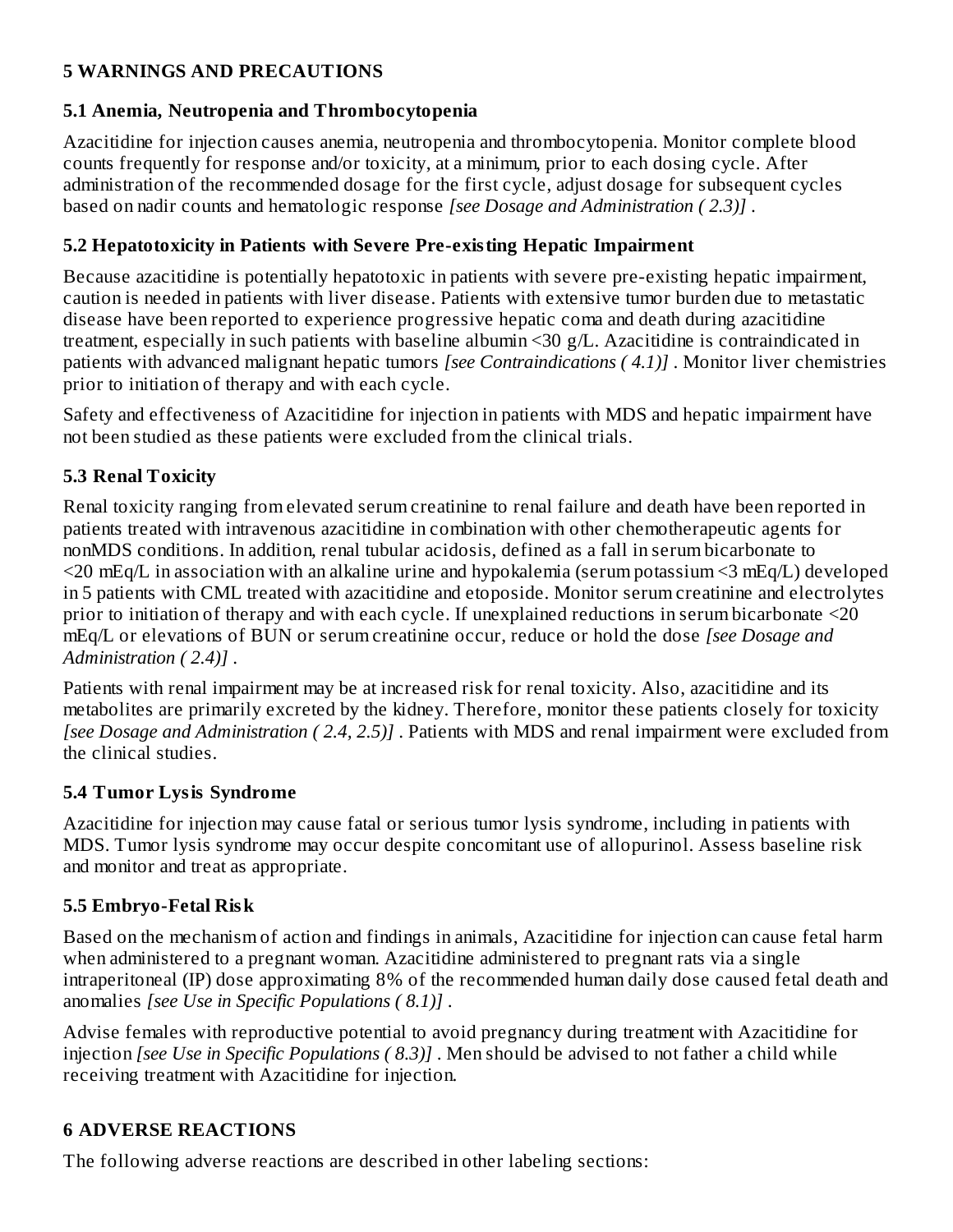- Anemia, Neutropenia and Thrombocytopenia *[see Warnings and Precautions ( 5.1)]*
- Hepatotoxicity in Patients with Severe Pre-existing Hepatic Impairment *[see Warnings and Precautions ( 5.2)]*
- Renal Toxicity *[see Warnings and Precautions ( 5.3)]*
- $\bullet$ Tumor Lysis Syndrome *[see Warnings and Precautions ( 5.4)]*
- Embryo-Fetal Risk *[see Warnings and Precautions ( 5.5)]*  $\bullet$

**Most Commonly Occurring Advers e Reactions (Subcutaneous or Intravenous Route):** nausea, anemia, thrombocytopenia, vomiting, pyrexia, leukopenia, diarrhea, injection site erythema, constipation, neutropenia, ecchymosis. The most common adverse reactions by intravenous route also included petechiae, rigors, weakness and hypokalemia.

#### **Advers e Reactions Most Frequently (>2%) Resulting in Clinical Intervention (Subcutaneous or Intravenous Route):**

Discontinuation: leukopenia, thrombocytopenia, neutropenia.

Dose Held: leukopenia, neutropenia, thrombocytopenia, pyrexia, pneumonia, febrile neutropenia.

Dose Reduced: leukopenia, neutropenia, thrombocytopenia.

#### **6.1 Advers e Reactions in Clinical Trials**

Because clinical trials are conducted under widely varying conditions, adverse reaction rates observed in the clinical trials of a drug cannot be directly compared to rates in the clinical trials of another drug and may not reflect the rates observed in practice.

The data described below reflect exposure to Azacitidine for injection in 443 MDS patients from 4 clinical studies. Study 1 was a supportive-care controlled trial (subcutaneous administration), Studies 2 and 3 were single arm studies (one with subcutaneous administration and one with intravenous administration), and Study 4 was an international randomized trial (subcutaneous administration) *[see Clinical Studies ( 14)]* .

In Studies 1, 2 and 3, a total of 268 patients were exposed to Azacitidine for injection, including 116 exposed for 6 cycles (approximately 6 months) or more and 60 exposed for greater than 12 cycles (approximately one year). Azacitidine for injection was studied primarily in supportive-care controlled and uncontrolled trials (n=150 and n=118, respectively). The population in the subcutaneous studies (n=220) was 23 to 92 years old (mean 66.4 years), 68% male, and 94% white, and had MDS or AML. The population in the intravenous study (n=48) was 35 to 81 years old (mean 63.1 years), 65% male, and 100% white. Most patients received average daily doses between 50 and 100 mg/m<sup>2</sup>.

In Study 4, a total of 175 patients with higher-risk MDS (primarily RAEB and RAEB-T subtypes) were exposed to Azacitidine for injection. Of these patients, 119 were exposed for 6 or more cycles, and 63 for at least 12 cycles. The mean age of this population was 68.1 years (ranging from 42 to 83 years), 74% were male, and 99% were white. Most patients received daily Azacitidine for injection doses of 75 mg/m<sup>2</sup>.

Table 1 presents adverse reactions occurring in at least 5% of patients treated with Azacitidine for injection (subcutaneous) in Studies 1 and 2. It is important to note that duration of exposure was longer for the Azacitidine for injection-treated group than for the observation group: patients received Azacitidine for injection for a mean of 11.4 months while mean time in the observation arm was 6.1 months.

**Table 1: Most Frequently Obs erved Advers e Reactions (≥ 5.0% in All Subcutaneous Azacitidine for injection Treated Patients; Studies 1 and 2)**

|                           | Number (%) of Patients     |                       |  |  |
|---------------------------|----------------------------|-----------------------|--|--|
| <b>System Organ Class</b> | <b>All Azacitidine for</b> | Observation $c(N=92)$ |  |  |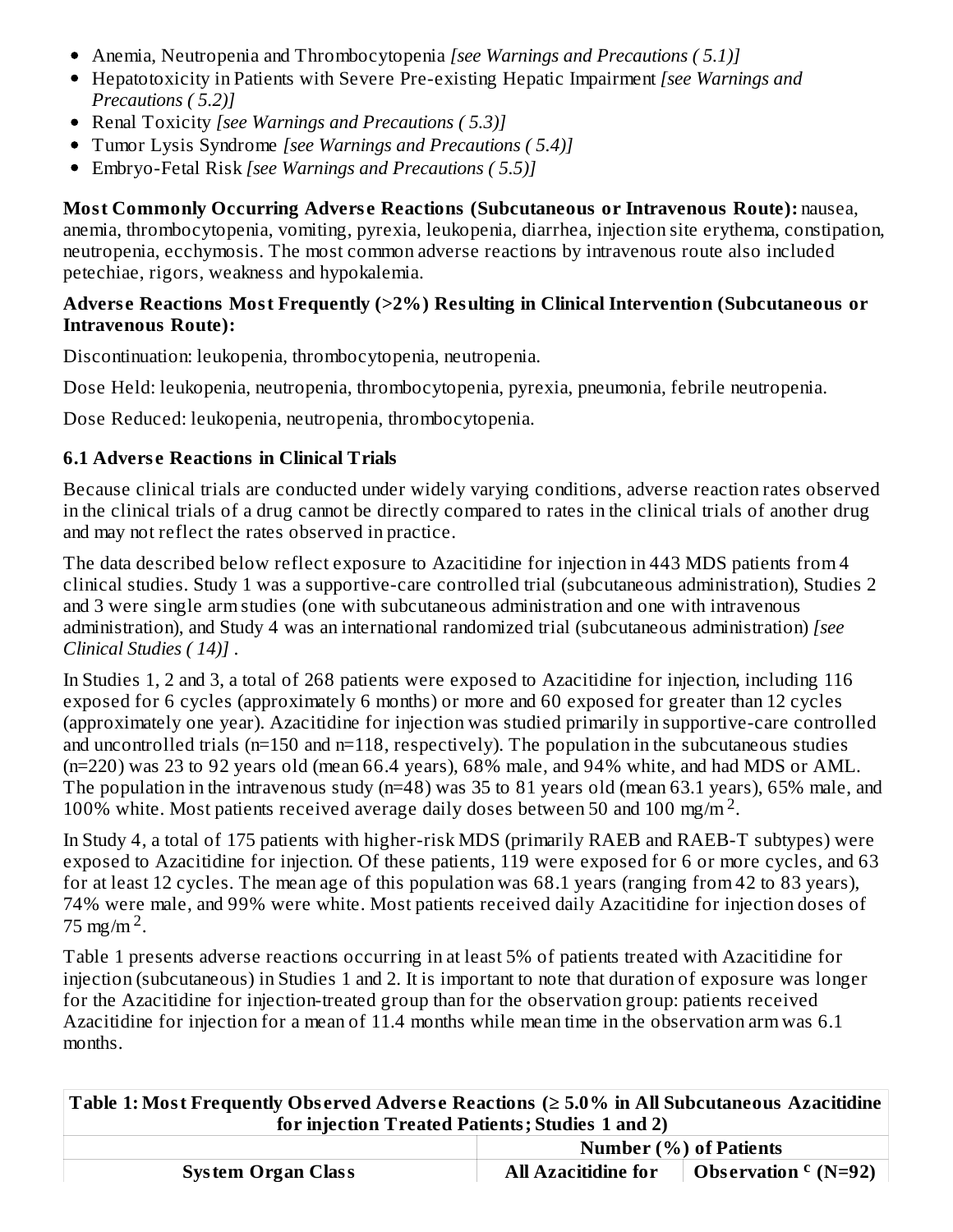| Preferred Term <sup>a</sup>                                 | injection $\rm^b$ (N=220) |                                 |
|-------------------------------------------------------------|---------------------------|---------------------------------|
| <b>Blood and lymphatic system disorders</b>                 |                           |                                 |
| Anemia                                                      | 153<br>(70)               | 59<br>(64)                      |
| Anemia aggravated                                           | (6)<br>12                 | 5<br>(5)                        |
| Febrile neutropenia                                         | 36<br>(16)                | (4)<br>4                        |
| Leukopenia                                                  | 106<br>(48)               | (29)<br>27                      |
| Neutropenia                                                 | 71<br>(32)                | 10<br>(11)                      |
| Thrombocytopenia                                            | 144<br>(66)               | 42<br>(46)                      |
| <b>Gas trointes tinal disorders</b>                         |                           |                                 |
| Abdominal tenderness                                        | 26<br>(12)                | (1)<br>$\mathbf{1}$             |
| Constipation                                                | 74<br>(34)                | 6<br>(7)                        |
| Diarrhea                                                    | 80<br>(36)                | 13<br>(14)                      |
| Gingival bleeding                                           | 21<br>(10)                | (4)<br>4                        |
| Loose stools                                                | 12<br>(6)                 | $\boldsymbol{0}$                |
| Mouth hemorrhage                                            | (5)<br>11                 | $\mathbf{1}$<br>(1)             |
| Nausea                                                      | 155<br>(71)               | 16<br>(17)                      |
| Stomatitis                                                  | (8)<br>17                 | $\boldsymbol{0}$                |
| Vomiting                                                    | 119<br>(54)               | 5<br>(5)                        |
| <b>General disorders and administration site conditions</b> |                           |                                 |
| Chest pain                                                  | 36<br>(16)                | 5<br>(5)                        |
| Injection site bruising                                     | 31<br>(14)                | $\overline{0}$                  |
| Injection site erythema                                     | 77<br>(35)                | $\boldsymbol{0}$                |
| Injection site granuloma                                    | 11<br>(5)                 | $\boldsymbol{0}$                |
| Injection site pain                                         | 50<br>(23)                | $\boldsymbol{0}$                |
| Injection site pigmentation changes                         | (5)<br>11                 | $\overline{0}$                  |
| Injection site pruritus                                     | 15<br>(7)                 | $\boldsymbol{0}$                |
| Injection site reaction                                     | 30<br>(14)                | $\overline{0}$                  |
| Injection site swelling                                     | 11<br>(5)                 | $\boldsymbol{0}$                |
| Lethargy                                                    | 17<br>(8)                 | $\overline{2}$<br>(2)           |
| Malaise                                                     | 24<br>(11)                | (1)<br>$\mathbf{1}$             |
| Pyrexia                                                     | 114<br>(52)               | 28<br>(30)                      |
| <b>Infections and infestations</b>                          |                           |                                 |
| Nasopharyngitis                                             | 32<br>(15)                | 3<br>(3)                        |
| Pneumonia                                                   | 24<br>(11)                | 5<br>(5)                        |
| Upper respiratory tract infection                           | 28<br>(13)                | $\overline{\mathcal{A}}$<br>(4) |
| Injury, poisoning, and procedural                           |                           |                                 |
| complications                                               |                           |                                 |
| Post procedural hemorrhage                                  | 13<br>(6)                 | $\mathbf{1}$<br>(1)             |
| <b>Metabolism and nutrition disorders</b>                   |                           |                                 |
| Anorexia                                                    | 45<br>(21)                | 6<br>(7)                        |
| Musculos keletal and connective tissue disorders            |                           |                                 |
| Arthralgia                                                  | 49<br>(22)                | 3<br>(3)                        |
| Chest wall pain                                             | (5)<br>11                 | $\overline{0}$                  |
| Myalgia                                                     | 35<br>(16)                | $\overline{2}$<br>(2)           |
| Nervous system disorders                                    |                           |                                 |
| <b>Dizziness</b>                                            | 41<br>(19)                | 5<br>(5)                        |
| Headache                                                    | 48<br>(22)                | 10<br>(11)                      |
| <b>Psychiatric disorders</b>                                |                           |                                 |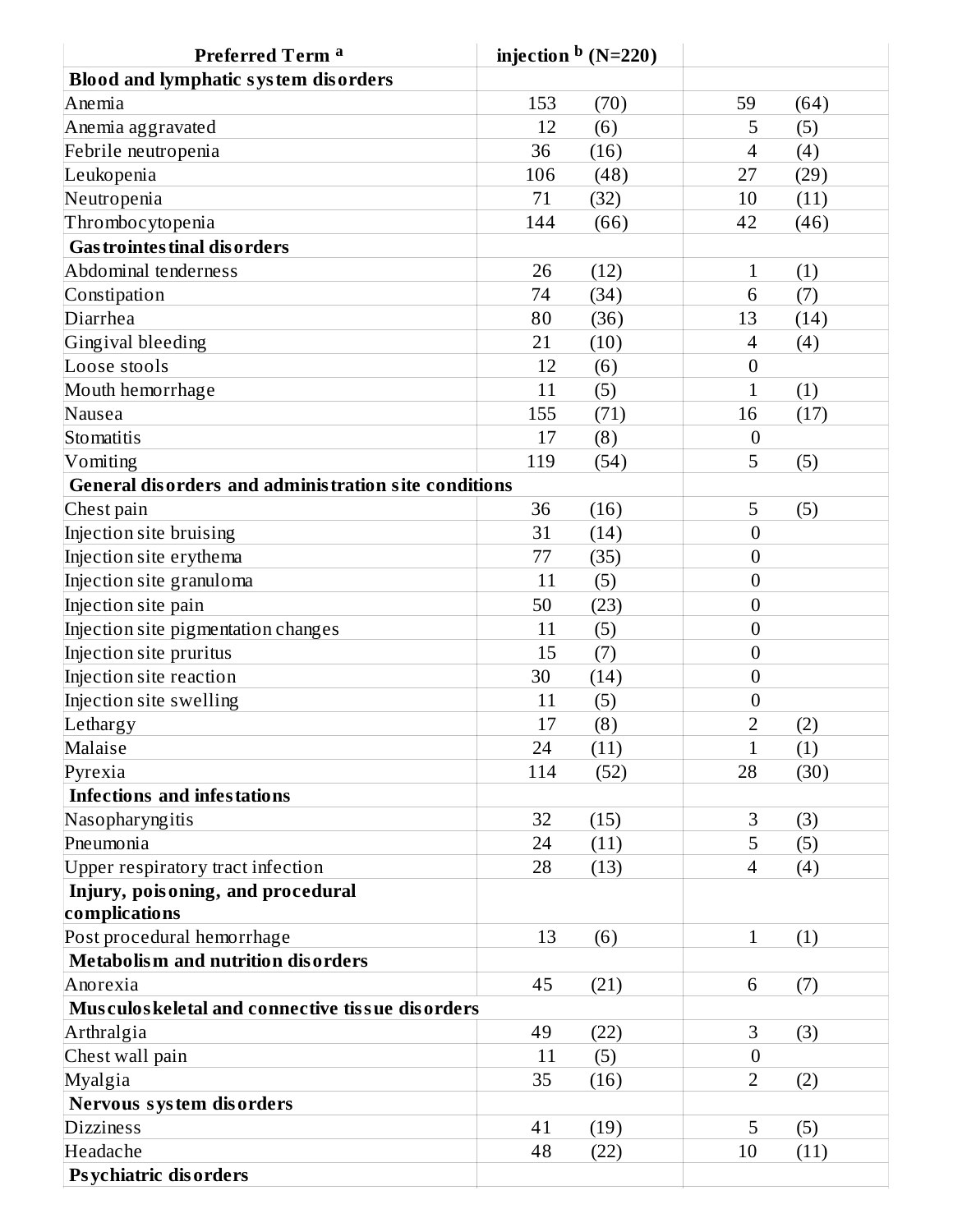| Anxiety                                         | 29 | (13) | 3              | (3)  |
|-------------------------------------------------|----|------|----------------|------|
| Insomnia                                        | 24 | (11) | 4              | (4)  |
| Respiratory, thoracic and mediastinal disorders |    |      |                |      |
| Dyspnea                                         | 64 | (29) | 11             | (12) |
| Skin and subcutaneous tissue disorders          |    |      |                |      |
| Dry skin                                        | 11 | (5)  | 1              | (1)  |
| Ecchymosis                                      | 67 | (31) | 14             | (15) |
| Erythema                                        | 37 | (17) | 4              | (4)  |
| Rash                                            | 31 | (14) | 9              | (10) |
| Skin nodule                                     | 11 | (5)  |                | (1)  |
| Urticaria                                       | 13 | (6)  | 1              | (1)  |
| Vascular disorders                              |    |      |                |      |
| Hematoma                                        | 19 | (9)  | $\overline{0}$ |      |
| Hypotension                                     | 15 | (7)  | $\overline{2}$ | (2)  |
| Petechiae                                       | 52 | (24) | 8              | (9)  |

<sup>a</sup> Multiple terms of the same preferred terms for a patient are only counted once within each treatment group.

 $^{\rm b}$  Includes adverse reactions from all patients exposed to Azacitidine for injection, including patients after crossing over from observations.

 $\rm c$  Includes adverse reactions from observation period only; excludes any adverse events after crossover to Azacitidine for injection.

Table 2 presents adverse reactions occurring in at least 5% of patients treated with Azacitidine for injection in Study 4. Similar to Studies 1 and 2 described above, duration of exposure to treatment with Azacitidine for injection was longer (mean 12.2 months) compared with best supportive care (mean 7.5 months).

**Table 2: Most Frequently Obs erved Advers e Reactions (≥ 5.0% in the Azacitidine for injection Treated Patients and the Percentage with NCI CTC Grade 3/4 Reactions; Study 4)**

|                                                | <b>Number (%) of Patients</b>                    |                  |                                                                   |      |                                                  |      |                                                                   |      |
|------------------------------------------------|--------------------------------------------------|------------------|-------------------------------------------------------------------|------|--------------------------------------------------|------|-------------------------------------------------------------------|------|
|                                                |                                                  | <b>Any Grade</b> |                                                                   |      | Grade 3/4                                        |      |                                                                   |      |
| <b>System Organ Class Preferred Term</b>       | <b>Azacitidine</b><br>for injection<br>$(N=175)$ |                  | <b>Best</b><br><b>Supportive</b><br><b>Care Only</b><br>$(N=102)$ |      | <b>Azacitidine</b><br>for injection<br>$(N=175)$ |      | <b>Best</b><br><b>Supportive</b><br><b>Care Only</b><br>$(N=102)$ |      |
| <b>Blood and lymphatic system</b><br>disorders |                                                  |                  |                                                                   |      |                                                  |      |                                                                   |      |
| Anemia                                         | 90                                               | (51)             | 45                                                                | (44) | 24                                               | (14) | 9                                                                 | (9)  |
| Febrile neutropenia                            | 24                                               | (14)             | 10                                                                | (10) | 22                                               | (13) | 7                                                                 | (7)  |
| Leukopenia                                     | 32                                               | (18)             | 2                                                                 | (2)  | 26                                               | (15) | 1                                                                 | (1)  |
| Neutropenia                                    | 115                                              | (66)             | 29                                                                | (28) | 107                                              | (61) | 22                                                                | (22) |
| Thrombocytopenia                               | 122                                              | (70)             | 35                                                                | (34) | 102                                              | (58) | 29                                                                | (28) |
| <b>Gastrointes tinal disorders</b>             |                                                  |                  |                                                                   |      |                                                  |      |                                                                   |      |
| Abdominal pain                                 | 22                                               | (13)             | 7                                                                 | (7)  | 7                                                | (4)  | $\overline{0}$                                                    |      |
| Constipation                                   | 88                                               | (50)             | 8                                                                 | (8)  | 2                                                | (1)  | $\overline{0}$                                                    |      |
| Dyspepsia                                      | 10                                               | (6)              | $\overline{2}$                                                    | (2)  | $\overline{0}$                                   |      | $\overline{0}$                                                    |      |
| Nausea                                         | 84                                               | (48)             | 12                                                                | (12) | 3                                                | (2)  | $\overline{0}$                                                    |      |
| Vomiting                                       | 47                                               | (27)             | 7                                                                 | (7)  | $\boldsymbol{0}$                                 |      | $\mathbf{0}$                                                      |      |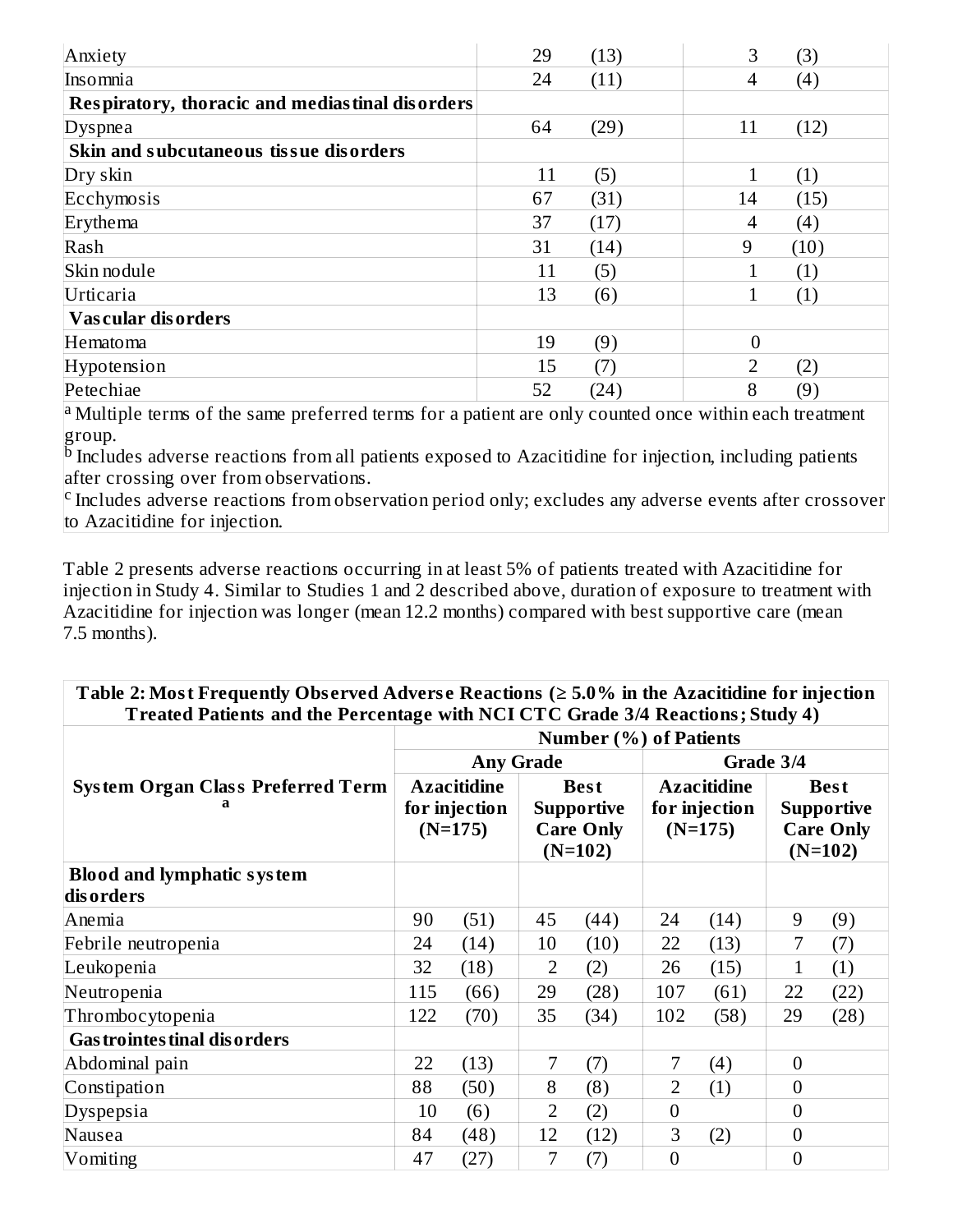| <b>General disorders and administration</b><br>site conditions                                                           |                |      |                  |      |                  |     |                  |     |
|--------------------------------------------------------------------------------------------------------------------------|----------------|------|------------------|------|------------------|-----|------------------|-----|
| Fatigue                                                                                                                  | 42             | (24) | 12               | (12) | 6                | (3) | $\overline{2}$   | (2) |
| Injection site bruising                                                                                                  | 9              | (5)  | $\overline{0}$   |      | $\overline{0}$   |     | $\overline{0}$   |     |
| Injection site erythema                                                                                                  | 75             | (43) | $\boldsymbol{0}$ |      | 0                |     | $\mathbf{0}$     |     |
| Injection site hematoma                                                                                                  | 11             | (6)  | $\overline{0}$   |      | $\boldsymbol{0}$ |     | $\overline{0}$   |     |
| Injection site induration                                                                                                | 9              | (5)  | $\mathbf{0}$     |      | 0                |     | $\overline{0}$   |     |
| Injection site pain                                                                                                      | 33             | (19) | $\boldsymbol{0}$ |      | $\boldsymbol{0}$ |     | $\mathbf{0}$     |     |
| Injection site rash                                                                                                      | 10             | (6)  | $\boldsymbol{0}$ |      | $\boldsymbol{0}$ |     | $\boldsymbol{0}$ |     |
| Injection site reaction                                                                                                  | 51             | (29) | $\boldsymbol{0}$ |      | $\mathbf{1}$     | (1) | $\boldsymbol{0}$ |     |
| Pyrexia                                                                                                                  | 53             | (30) | 18               | (18) | 8                | (5) | $\mathbf{1}$     | (1) |
| <b>Infections and infestations</b>                                                                                       |                |      |                  |      |                  |     |                  |     |
| Rhinitis                                                                                                                 | 10             | (6)  | $\mathbf{1}$     | (1)  | $\boldsymbol{0}$ |     | $\boldsymbol{0}$ |     |
| Upper respiratory tract infection                                                                                        | 16             | (9)  | 4                | (4)  | 3                | (2) | $\mathbf{0}$     |     |
| Urinary tract infection                                                                                                  | 15             | (9)  | 3                | (3)  | 3                | (2) | $\overline{0}$   |     |
| <b>Investigations</b>                                                                                                    |                |      |                  |      |                  |     |                  |     |
| Weight decreased                                                                                                         | 14             | (8)  | $\overline{0}$   |      | $\mathbf{1}$     | (1) | $\overline{0}$   |     |
| <b>Metabolism and nutrition disorders</b>                                                                                |                |      |                  |      |                  |     |                  |     |
| Hypokalemia                                                                                                              | 11             | (6)  | 3                | (3)  | 3                | (2) | 3                | (3) |
| Nervous system disorders                                                                                                 |                |      |                  |      |                  |     |                  |     |
| Lethargy                                                                                                                 | 13             | (7)  | $\overline{2}$   | (2)  | $\boldsymbol{0}$ |     | $\mathbf{1}$     | (1) |
| <b>Psychiatric disorders</b>                                                                                             |                |      |                  |      |                  |     |                  |     |
| Anxiety                                                                                                                  | 9              | (5)  | $\mathbf{1}$     | (1)  | $\boldsymbol{0}$ |     | $\boldsymbol{0}$ |     |
| Insomnia                                                                                                                 | 15             | (9)  | 3                | (3)  | $\overline{0}$   |     | $\overline{0}$   |     |
| <b>Renal and urinary disorders</b>                                                                                       |                |      |                  |      |                  |     |                  |     |
| Hematuria                                                                                                                | 11             | (6)  | $\overline{2}$   | (2)  | $\overline{4}$   | (2) | $\mathbf{1}$     | (1) |
| <b>Respiratory, thoracic and mediastinal</b><br>disorders                                                                |                |      |                  |      |                  |     |                  |     |
| Dyspnea                                                                                                                  | 26             | (15) | 5                | (5)  | 6                | (3) | $\overline{2}$   | (2) |
| Dyspnea exertional                                                                                                       | $\overline{9}$ | (5)  | $\mathbf{1}$     | (1)  | $\boldsymbol{0}$ |     | $\boldsymbol{0}$ |     |
| Pharyngolaryngeal pain                                                                                                   | 11             | (6)  | 3                | (3)  | $\overline{0}$   |     | $\boldsymbol{0}$ |     |
| Skin and subcutaneous tissue<br>disorders                                                                                |                |      |                  |      |                  |     |                  |     |
| Erythema                                                                                                                 | 13             | (7)  | $\,$ 3 $\,$      | (3)  | $\boldsymbol{0}$ |     | $\overline{0}$   |     |
| Petechiae                                                                                                                | 20             | (11) | $\overline{4}$   | (4)  | 2                | (1) | $\boldsymbol{0}$ |     |
| Pruritus                                                                                                                 | 21             | (12) | $\overline{2}$   | (2)  | $\boldsymbol{0}$ |     | $\boldsymbol{0}$ |     |
| Rash                                                                                                                     | 18             | (10) | $\mathbf{1}$     | (1)  | $\overline{0}$   |     | $\overline{0}$   |     |
| Vascular disorders                                                                                                       |                |      |                  |      |                  |     |                  |     |
| Hypertension                                                                                                             | 15             | (9)  | $\overline{4}$   | (4)  | $\overline{2}$   | (1) | $\overline{2}$   | (2) |
| <sup>a</sup> Multiple reports of the same preferred term from a patient were only counted once within each<br>treatment. |                |      |                  |      |                  |     |                  |     |

In Studies 1, 2 and 4 with subcutaneous administration of Azacitidine for injection, adverse reactions of neutropenia, thrombocytopenia, anemia, nausea, vomiting, diarrhea, constipation, and injection site erythema/reaction tended to increase in incidence with higher doses of Azacitidine for injection. Adverse reactions that tended to be more pronounced during the first 1 to 2 cycles of subcutaneous treatment compared with later cycles included thrombocytopenia, neutropenia, anemia, nausea, vomiting, injection site erythema/pain/bruising/reaction, constipation, petechiae, dizziness, anxiety, hypokalemia, and insomnia. There did not appear to be any adverse reactions that increased in frequency over the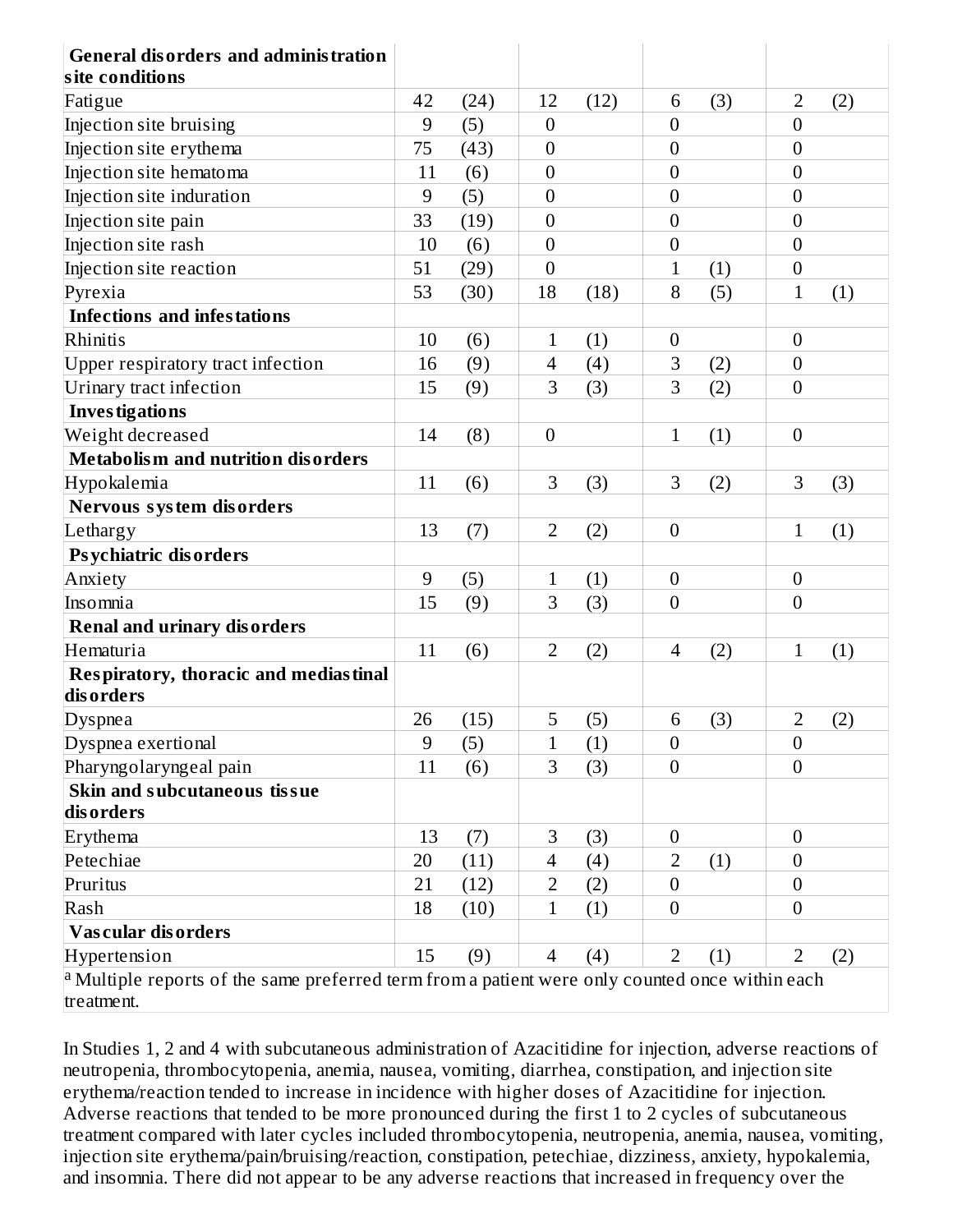course of treatment.

Overall, adverse reactions were qualitatively similar between the intravenous and subcutaneous studies. Adverse reactions that appeared to be specifically associated with the intravenous route of administration included infusion site reactions (e.g. erythema or pain) and catheter site reactions (e.g. infection, erythema, or hemorrhage).

In clinical studies of either subcutaneous or intravenous Azacitidine for injection, the following serious adverse reactions occurring at a rate of <5% (and not described in Tables 1 or 2) were reported:

**Blood and lymphatic system disorders:** agranulocytosis, bone marrow failure, pancytopenia splenomegaly.

**Cardiac disorders:** atrial fibrillation, cardiac failure, cardiac failure congestive, cardio-respiratory arrest, congestive cardiomyopathy.

**Eye disorders:** eye hemorrhage

**Gastrointestinal disorders:** diverticulitis, gastrointestinal hemorrhage, melena, perirectal abscess.

**General disorders and administration site conditions:** catheter site hemorrhage, general physical health deterioration, systemic inflammatory response syndrome.

**Hepatobiliary disorders:** cholecystitis.

**Immune system disorders:** anaphylactic shock, hypersensitivity.

**Infections and infestations:** abscess limb, bacterial infection, cellulitis, blastomycosis, injection site infection, Klebsiella sepsis, neutropenic sepsis, pharyngitis streptococcal, pneumonia Klebsiella, sepsis, septic shock, Staphylococcal bacteremia, Staphylococcal infection, toxoplasmosis.

**Metabolism and nutrition disorders:** dehydration.

**Mus culoskeletal and connective tissue disorders:** bone pain aggravated, muscle weakness, neck pain.

**Neoplasms benign, malignant and unspecified:** leukemia cutis.

**Nervous system disorders:** cerebral hemorrhage, convulsions, intracranial hemorrhage.

**Renal and urinary disorders:** loin pain, renal failur.

**Respiratory, thoracic and mediastinal disorders:** hemoptysis, lung infiltration, pneumonitis, respiratory distress.

**Skin and subcutaneous tissue disorders:** pyoderma gangrenosum, rash pruritic, skin induration.

**Surgical and medical procedures:** cholecystectomy.

**Vas cular disorders:** orthostatic hypotension.

### **6.2 Postmarketing Experience**

The following adverse reactions have been identified during postmarketing use of Azacitidine for injection. Because these reactions are reported voluntarily from a population of uncertain size, it is not always possible to reliably estimate their frequency or establish a causal relationship to drug exposure.

- Interstitial lung disease
- Tumor lysis syndrome
- Injection site necrosis
- Sweet's syndrome (acute febrile neutrophilic dermatosis)
- Necrotizing fasciitis (including fatal cases)
- Differentiation syndrome

### **8 USE IN SPECIFIC POPULATIONS**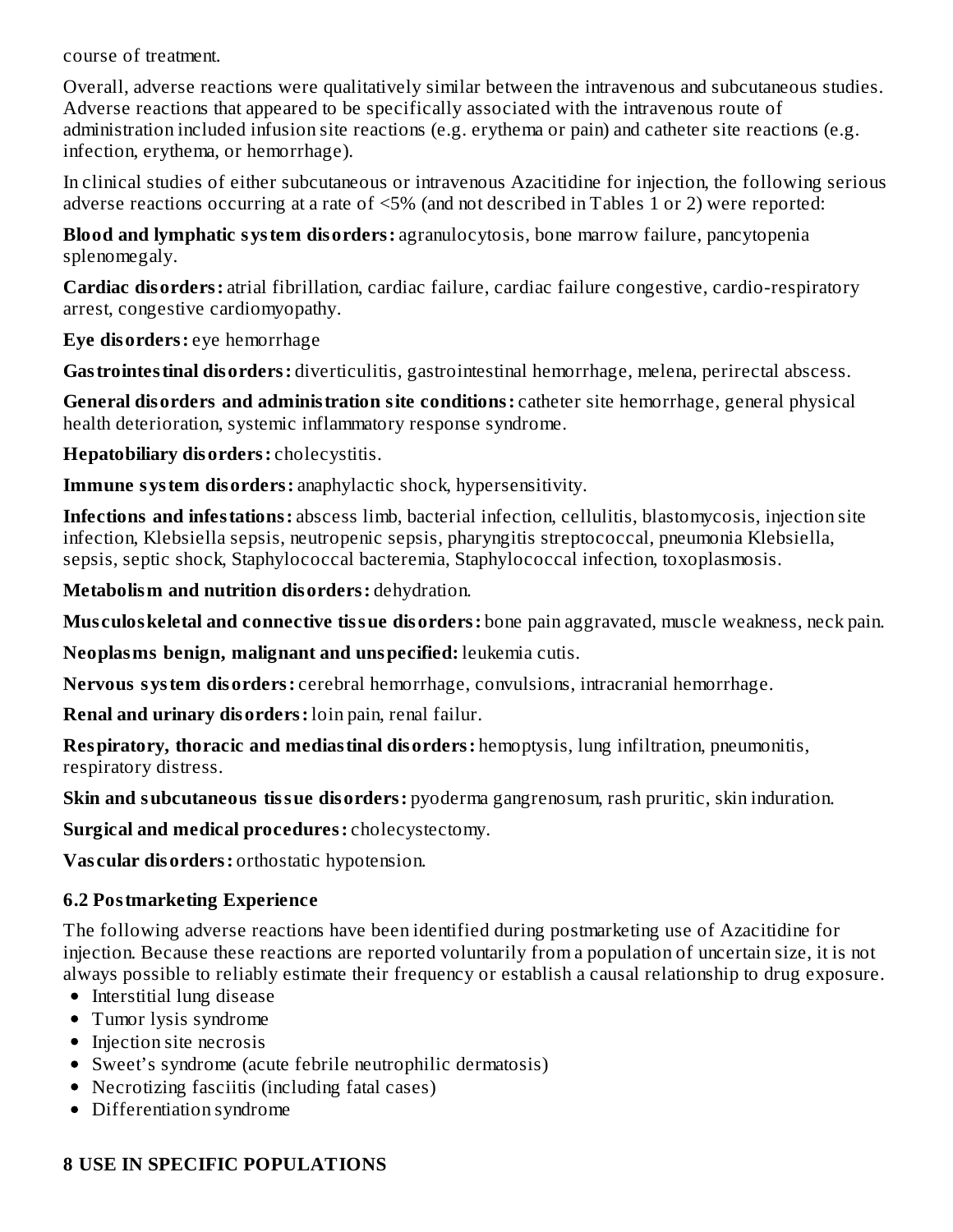### **8.1 Pregnancy**

#### *Risk Summary*

Based on its mechanism of action and findings in animals, azacitidine can cause fetal harm when administered to a pregnant woman *[see Clinical Pharmacology ( 12.1)]* . There are no data on the use of azacitidine in pregnant women. Azacitidine was teratogenic and caused embryo-fetal lethality in animals at doses lower than the recommended human daily dose *(see Data)* . Advise pregnant women of the potential risk to the fetus.

The background rate of major birth defects and miscarriage is unknown for the indicated population. All pregnancies have a background risk of birth defect, loss, or other adverse outcomes. In the U.S. general population, the estimated background risk of major birth defects and miscarriage in clinically recognized pregnancies is 2%-4% and 15%-20%, respectively.

#### Data

### *Animal Data*

Early embryotoxicity studies in mice revealed a 44% frequency of intrauterine embryonal death (increased resorption) after a single IP (intraperitoneal) injection of 6 mg/m<sup>2</sup> (approximately 8% of the recommended human daily dose on a mg/m<sup>2</sup> basis) azacitidine on gestation day 10. Developmental abnormalities in the brain have been detected in mice given azacitidine on or before gestation day 15 at doses of ~3-12 mg/m<sup>2</sup> (approximately 4%-16% the recommended human daily dose on a mg/m<sup>2</sup> basis).

In rats, azacitidine was clearly embryotoxic when given IP on gestation days 4-8 (postimplantation) at a dose of 6 mg/m<sup>2</sup> (approximately 8% of the recommended human daily dose on a mg/m<sup>2</sup> basis), although treatment in the preimplantation period (on gestation days 1-3) had no adverse effect on the embryos. Azacitidine caused multiple fetal abnormalities in rats after a single IP dose of 3 to 12 mg/m<sup>2</sup> (approximately 8% the recommended human daily dose on a mg/m<sup>2</sup> basis) given on gestation day 9, 10, 11 or 12. In this study azacitidine caused fetal death when administered at  $3-12$  mg/m<sup>2</sup> on gestation days 9 and 10; average live animals per litter was reduced to 9% of control at the highest dose on gestation day 9. Fetal anomalies included: CNS anomalies (exencephaly/encephalocele), limb anomalies (micromelia, club foot, syndactyly, oligodactyly), and others (micrognathia, gastroschisis, edema, and rib abnormalities).

### **8.2 Lactation**

#### *Risk Summary*

There is no information regarding the presence of azacitidine in human milk, the effects of Azacitidine for injection on the breastfed infant, or the effects of Azacitidine for injection on milk production. Because many drugs are excreted in human milk and because of the potential for tumorigenicity shown for azacitidine in animal studies *[see Nonclinical Toxicology ( 13.1)]* and the potential for serious adverse reactions in nursing infants from Azacitidine for injection, advise patients not to breastfeed during treatment with Azacitidine for injection.

### **8.3 Females and Males of Reproductive Potential**

Based on its mechanism of action and findings in animals, Azacitidine for injection can cause fetal harm when administered to a pregnant woman *[see Use in Specific Populations ( 8.1)].*

#### *Pregnancy Testing*

Verify the pregnancy status of females of reproductive potential prior to initiating Azacitidine for injection.

### **Contraception**

Females Advise females of reproductive potential to avoid pregnancy during treatment with Azacitidine for injection.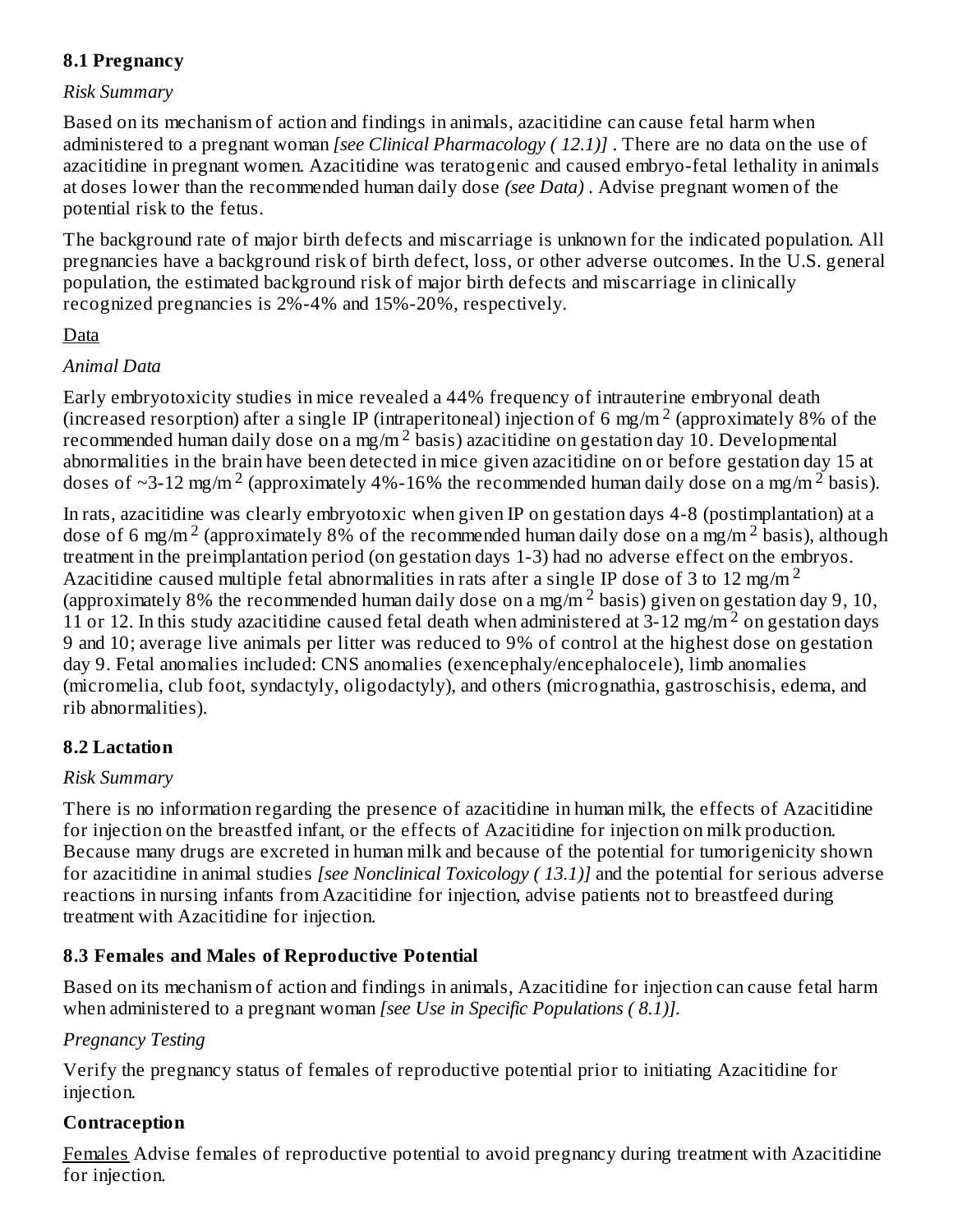Males Males with female sexual partners of reproductive potential should not father a child and should use effective contraception during treatment with Azacitidine for injection.

*Infertility* Based on animal data, azacitidine could have an effect on male or female fertility *[see Nonclinical Toxicology ( 13.1)]* .

### **8.4 Pediatric Us e**

Safety and effectiveness in pediatric patients have not been established.

# **8.5 Geriatric Us e**

Of the total number of patients in Studies 1, 2 and 3, 62% were 65 years and older and 21% were 75 years and older. No overall differences in effectiveness were observed between these patients and younger patients. In addition there were no relevant differences in the frequency of adverse reactions observed in patients 65 years and older compared to younger patients.

Of the 179 patients randomized to azacitidine in Study 4, 68% were 65 years and older and 21% were 75 years and older. Survival data for patients 65 years and older were consistent with overall survival results. The majority of adverse reactions occurred at similar frequencies in patients <65 years of age and patients 65 years of age and older.

Elderly patients are more likely to have decreased renal function. Monitor renal function in these patients *[see Dosage and Administration ( 2.5) and Warnings and Precautions ( 5.3)]* .

# **10 OVERDOSAGE**

One case of overdose with Azacitidine for injection was reported during clinical trials. A patient experienced diarrhea, nausea, and vomiting after receiving a single intravenous dose of approximately  $290$  mg/m<sup>2</sup>, almost 4 times the recommended starting dose. The events resolved without sequelae, and the correct dose was resumed the following day. In the event of overdosage, the patient should be monitored with appropriate blood counts and should receive supportive treatment, as necessary. There is no known specific antidote for Azacitidine for injection overdosage.

# **11 DESCRIPTION**

Azacitidine for injection contains azacitidine, which is a pyrimidine nucleoside analog of cytidine. Azacitidine is 4-amino-1-β-D-ribofuranosyl-s-triazin-2(1H)-one. The structural formula is as follows:



The empirical formula is C  $_8\rm{H}$   $_{12}\rm{N}$   $_4\rm{O}$   $_5$  . The molecular weight is 244. Azacitidine is a white to offwhite solid. Azacitidine was found to be insoluble in acetone, ethanol, and methyl ethyl ketone; slightly soluble in ethanol/water (50/50), propylene glycol, and polyethylene glycol; sparingly soluble in water,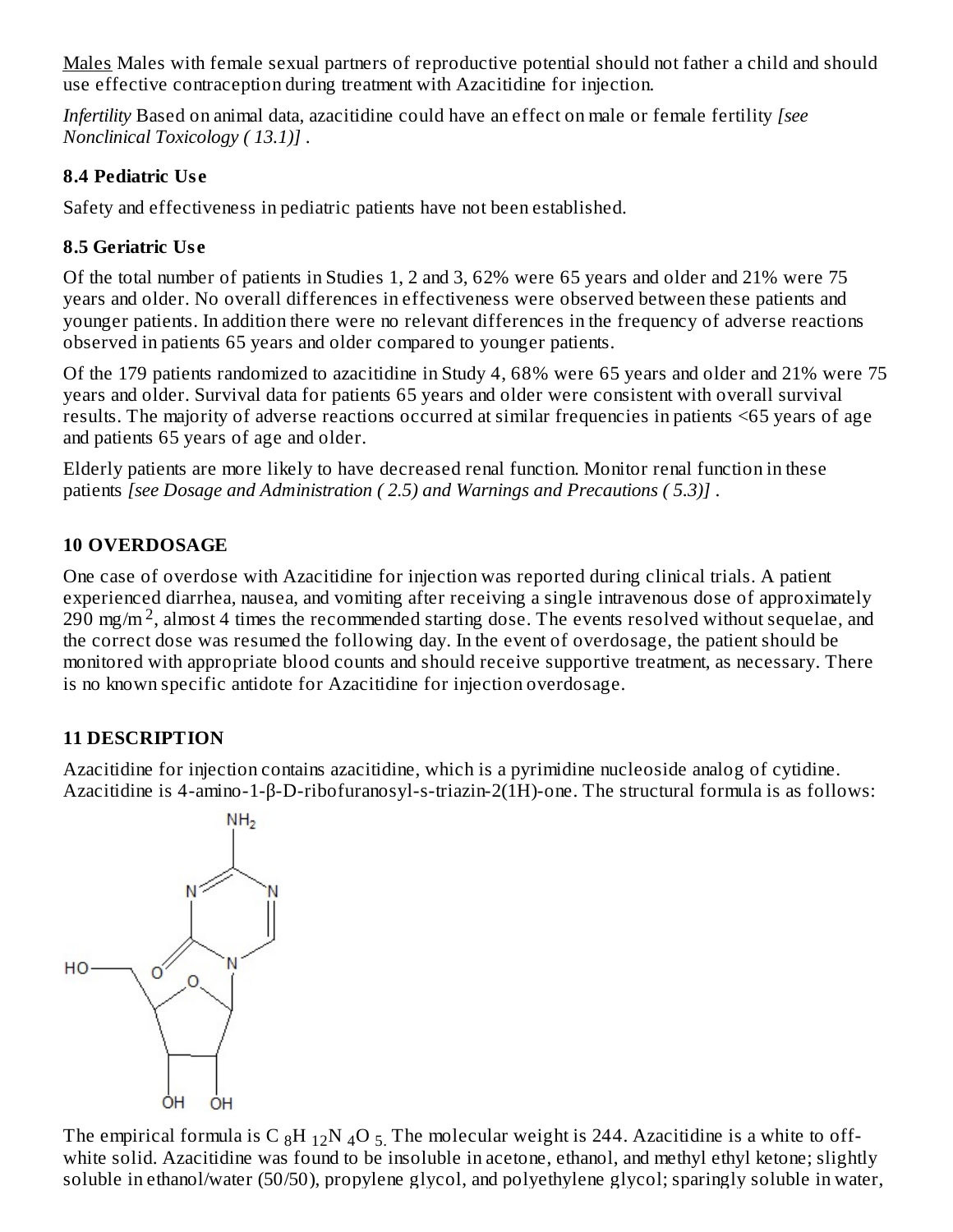soluble in ethanol/water (50/50), propylene glycol, and polyethylene glycol; sparingly soluble in water, water saturated octanol, 5% dextrose in water, N-methyl-2-pyrrolidone, normal saline and 5% Tween 80 in water; and soluble in dimethylsulfoxide (DMSO).

The finished product is supplied in a sterile form for reconstitution as a suspension for subcutaneous injection or reconstitution as a solution with further dilution for intravenous infusion. Vials of Azacitidine for injection contain 100 mg of azacitidine and 100 mg mannitol as a sterile lyophilized powder.

# **12 CLINICAL PHARMACOLOGY**

### **12.1 Mechanism of Action**

Azacitidine is a pyrimidine nucleoside analog of cytidine. Azacitidine is believed to exert its antineoplastic effects by causing hypomethylation of DNA and direct cytotoxicity on abnormal hematopoietic cells in the bone marrow. The concentration of azacitidine required for maximum inhibition of DNA methylation *in vitro* does not cause major suppression of DNA synthesis. Hypomethylation may restore normal function to genes that are critical for differentiation and proliferation. The cytotoxic effects of azacitidine cause the death of rapidly dividing cells, including cancer cells that are no longer responsive to normal growth control mechanisms. Non-proliferating cells are relatively insensitive to azacitidine.

### **12.3 Pharmacokinetics**

The pharmacokinetics of azacitidine were studied in 6 MDS patients following a single 75 mg/m  $^2$ subcutaneous dose and a single  $75$  mg/m<sup>2</sup> intravenous dose.

### **Absorption**

Azacitidine is rapidly absorbed after subcutaneous administration; the peak plasma azacitidine concentration of  $750 \pm 403$  ng/ml occurred in 0.5 hour.

### **Distribution**

The bioavailability of subcutaneous azacitidine relative to intravenous azacitidine is approximately 89%, based on area under the curve. Mean volume of distribution following intravenous dosing is 76  $\pm$ 26 L. Mean apparent subcutaneous clearance is  $167 \pm 49$  L/hour and mean half-life after subcutaneous administration is  $41 \pm 8$  minutes. The AUC and Cmax of subcutaneous administration of azacitidine in 21 patients with cancer were approximately dose proportional within the 25 to 100 mg/m  $^2$  dose range. Multiple dosing at the recommended dose-regimen does not result in drug accumulation.

### **Elimination**

Published studies indicate that urinary excretion is the primary route of elimination of azacitidine and its metabolites. Following intravenous administration of radioactive azacitidine to 5 cancer patients, the cumulative urinary excretion was 85% of the radioactive dose. Fecal excretion accounted for <1% of administered radioactivity over 3 days. Mean excretion of radioactivity in urine following subcutaneous administration of <sup>14</sup>C-azacitidine was 50%. The mean elimination half-lives of total radioactivity (azacitidine and its metabolites) were similar after intravenous and subcutaneous administrations, about 4 hours.

### **Specific Populations**

In patients with cancer the pharmacokinetics of azacitidine in 6 patients with normal renal function (CLcr >80 mL/min) and 6 patients with severe renal impairment (CLcr <30 mL/min) were compared following daily subcutaneous dosing (Days 1 through 5) at 75 mg/m<sup>2</sup>/day. Severe renal impairment increased azacitidine exposure by approximately 70% after single and 41% after multiple subcutaneous administrations. This increase in exposure was not correlated with an increase in adverse events. The exposure was similar to exposure in patients with normal renal function receiving 100 mg/m<sup>2</sup>. Therefore, a Cycle 1 dose modification is not recommended.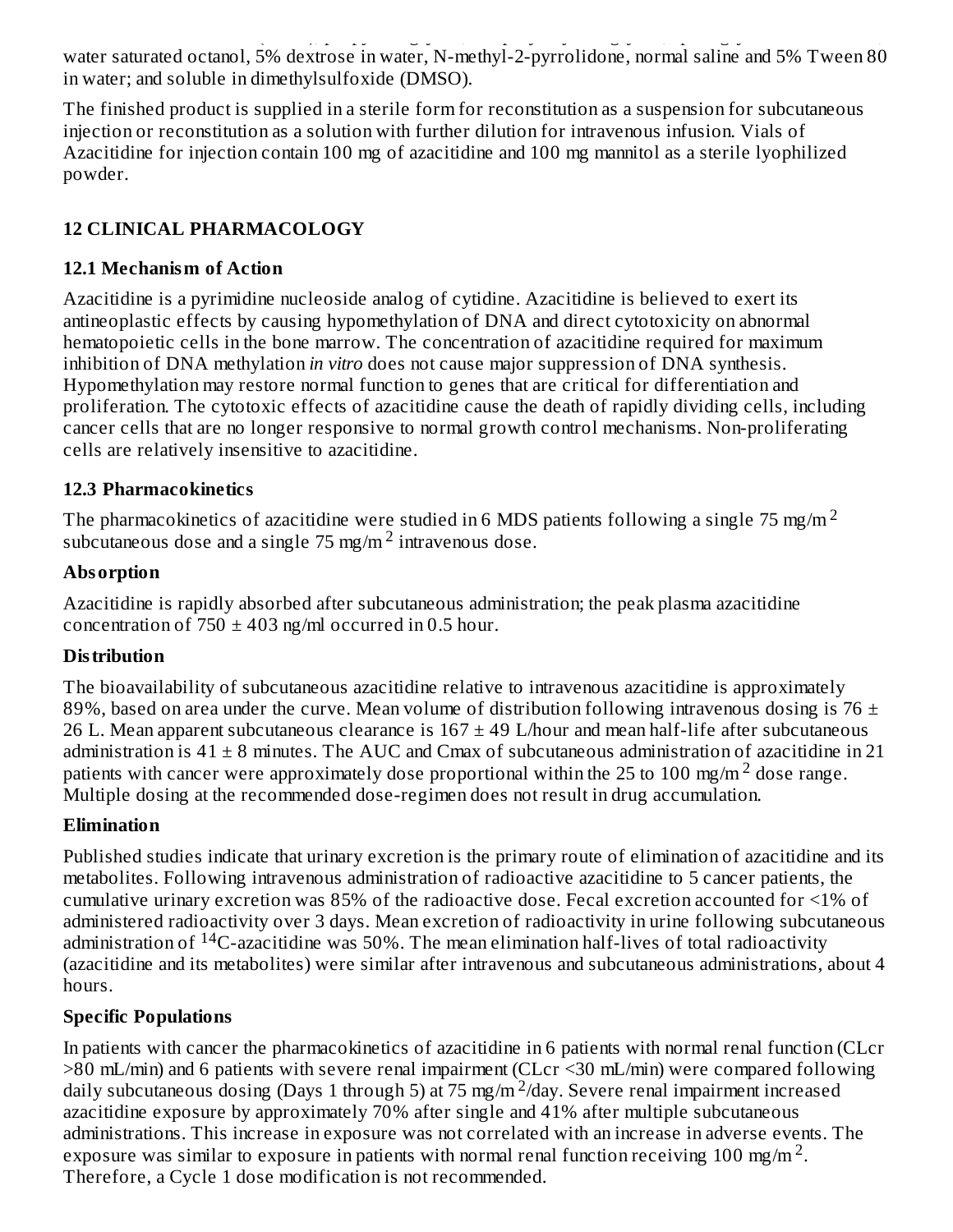The effects of hepatic impairment, gender, age, or race on the pharmacokinetics of azacitidine have not been studied.

## **Drug-Drug Interactions**

No formal clinical drug interaction studies with azacitidine have been conducted.

An *in vitro* study of azacitidine incubation in human liver fractions indicated that azacitidine may be metabolized by the liver. Whether azacitidine metabolism may be affected by known microsomal enzyme inhibitors or inducers has not been studied.

An *in vitro* study with cultured human hepatocytes indicated that azacitidine at concentrations up to 100  $\mu$ M (IV Cmax = 10.6  $\mu$ M) does not cause any inhibition of CYP2B6 and CYP2C8.

The potential of azacitidine to inhibit other cytochrome P450 (CYP) enzymes is not known.

*In vitro* studies with human cultured hepatocytes indicate that azacitidine at concentrations of 1.0 μM to 100 μM does not induce CYP 1A2, 2C19, or 3A4/5.

# **13 NONCLINICAL TOXICOLOGY**

# **13.1 Carcinogenesis, Mutagenesis, Impairment of Fertility**

The potential carcinogenicity of azacitidine was evaluated in mice and rats. Azacitidine induced tumors of the hematopoietic system in female mice at 2.2 mg/kg (6.6 mg/m<sup>2</sup>, approximately 8% the recommended human daily dose on a mg/m  $^2$  basis) administered IP three times per week for 52 weeks. An increased incidence of tumors in the lymphoreticular system, lung, mammary gland, and skin was seen in mice treated with azacitidine IP at 2.0 mg/kg (6.0 mg/m<sup>2</sup>, approximately 8% the recommended human daily dose on a mg/m<sup>2</sup> basis) once a week for 50 weeks. A tumorigenicity study in rats dosed twice weekly at 15 or 60 mg/m  $^2$  (approximately 20%-80% the recommended human daily dose on a  $mg/m<sup>2</sup>$  basis) revealed an increased incidence of testicular tumors compared with controls.

The mutagenic and clastogenic potential of azacitidine was tested in *in vitro* bacterial systems Salmonella typhimurium strains TA100 and several strains of trpE8, Escherichia coli strains WP14 Pro, WP3103P, WP3104P, and CC103; in *in vitro* forward gene mutation assay in mouse lymphoma cells and human lymphoblast cells; and in an *in vitro* micronucleus assay in mouse L5178Y lymphoma cells and Syrian hamster embryo cells. Azacitidine was mutagenic in bacterial and mammalian cell systems. The clastogenic effect of azacitidine was shown by the induction of micronuclei in L5178Y mouse cells and Syrian hamster embryo cells.

Administration of azacitidine to male mice at 9.9 mg/m<sup>2</sup> (approximately 9% the recommended human daily dose on a mg/m<sup>2</sup> basis) daily for 3 days prior to mating with untreated female mice resulted in decreased fertility and loss of offspring during subsequent embryonic and postnatal development. Treatment of male rats 3 times per week for 11 or 16 weeks at doses of 15-30 mg/m<sup>2</sup> (approximately 20%-40%, the recommended human daily dose on a mg/m<sup>2</sup> basis) resulted in decreased weight of the testes and epididymides, and decreased sperm counts accompanied by decreased pregnancy rates and increased loss of embryos in mated females. In a related study, male rats treated for 16 weeks at 24 mg/m  $^2$  resulted in an increase in abnormal embryos in mated females when examined on day 2 of gestation.

# **14 CLINICAL STUDIES**

# **Myelodysplastic Syndromes (MDS)**

Study 1 was a randomized, open-label, controlled trial carried out in 53 U.S. sites compared the safety and efficacy of subcutaneous Azacitidine for injection plus supportive care with supportive care alone ("observation") in patients with any of the five FAB subtypes of myelodysplastic syndromes (MDS): refractory anemia (RA), RA with ringed sideroblasts (RARS), RA with excess blasts (RAEB), RAEB in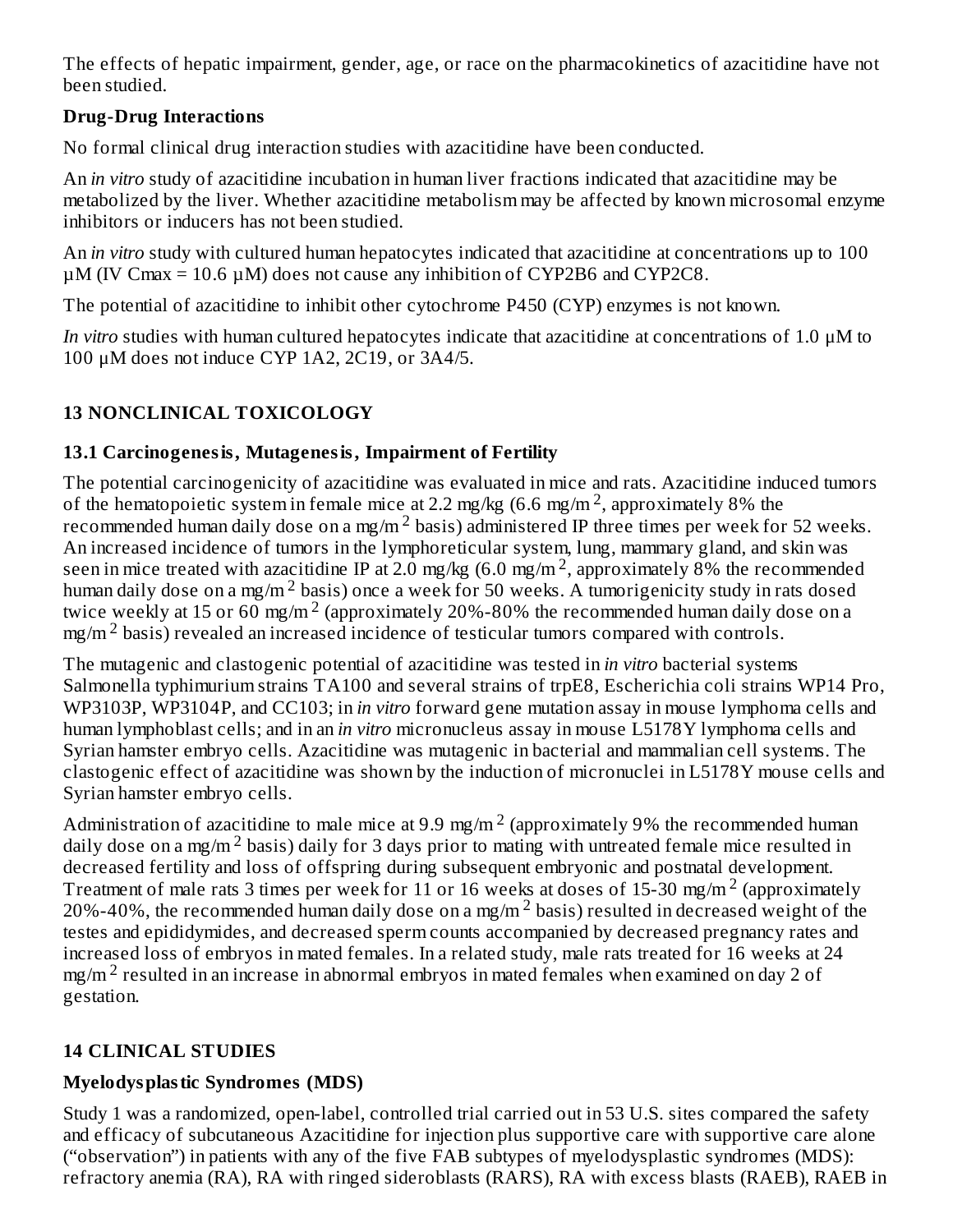transformation (RAEB-T), and chronic myelomonocytic leukemia (CMMoL). RA and RARS patients were included if they met one or more of the following criteria: required packed RBC transfusions; had platelet counts ≤50.0 x 10  $^9$ /L; required platelet transfusions; or were neutropenic (ANC <1.0 x 10  $^9$ /L) with infections requiring treatment with antibiotics. Patients with acute myelogenous leukemia (AML) were not intended to be included. Supportive care allowed in this study included blood transfusion products, antibiotics, antiemetics, analgesics and antipyretics. The use of hematopoietic growth factors was prohibited. Baseline patient and disease characteristics are summarized in Table 3; the 2 groups were similar.

Azacitidine for injection was administered at a subcutaneous dose of 75 mg/m  $^2$  daily for 7 days every 4 weeks. The dose was increased to 100 mg/m<sup>2</sup> if no beneficial effect was seen after 2 treatment cycles. The dose was decreased and/or delayed based on hematologic response or evidence of renal toxicity. Patients in the observation arm were allowed by protocol to cross over to Azacitidine for injection if they had increases in bone marrow blasts, decreases in hemoglobin, increases in red cell transfusion requirements, or decreases in platelets, or if they required a platelet transfusion or developed a clinical infection requiring treatment with antibiotics. For purposes of assessing efficacy, the primary endpoint was response rate (as defined in Table 4).

Of the 191 patients included in the study, independent review (adjudicated diagnosis) found that 19 had the diagnosis of AML at baseline. These patients were excluded from the primary analysis of response rate, although they were included in an intent-to-treat (ITT) analysis of all patients randomized. Approximately 55% of the patients randomized to observation crossed over to receive Azacitidine for injection treatment.

|                                                                 | <b>Azacitidine for injection</b><br>$(N=99)$ | <b>Observation</b><br>$(N=92)$ |
|-----------------------------------------------------------------|----------------------------------------------|--------------------------------|
| Gender (n%)                                                     |                                              |                                |
| Male                                                            | 72 (72.7)                                    | 60 (65.2)                      |
| Female                                                          | 27(27.3)                                     | 32(34.8)                       |
| Race $(n\%)$                                                    |                                              |                                |
| White                                                           | 93 (93.9)                                    | 85 (92.4)                      |
| <b>Black</b>                                                    | 1(1.0)                                       | 1(1.1)                         |
| Hispanic                                                        | 3(3.0)                                       | 5(5.4)                         |
| Asian/Oriental                                                  | 2(2.0)                                       | 1(1.1)                         |
| Age (years)                                                     |                                              |                                |
| N                                                               | 99                                           | 91                             |
| $Mean \pm SD$                                                   | $67.3 \pm 10.39$                             | $68.0 \pm 10.23$               |
| Range                                                           | $31 - 92$                                    | $35 - 88$                      |
| Adjudicated MDS diagnosis at<br>study entry (n%)                |                                              |                                |
| <b>RA</b>                                                       | 21(21.2)                                     | 18 (19.6)                      |
| <b>RARS</b>                                                     | 6(6.1)                                       | 5(5.4)                         |
| <b>RAEB</b>                                                     | 38 (38.4)                                    | 39 (42.4)                      |
| RAEB-T                                                          | 16 (16.2)                                    | 14 (15.2)                      |
| <b>CMMoL</b>                                                    | 8(8.1)                                       | 7(7.6)                         |
| <b>AML</b>                                                      | 10(10.1)                                     | 9(9.8)                         |
| Transfusion product used in 3<br>months before study entry (n%) |                                              |                                |
| Any transfusion product                                         | 70 (70.7)                                    | 59 (64.1)                      |
| Blood cells, packed human                                       | 66 (66.7)                                    | 55 $(59.8)$                    |

**Table 3. Bas eline Demographics and Dis eas e Characteristics**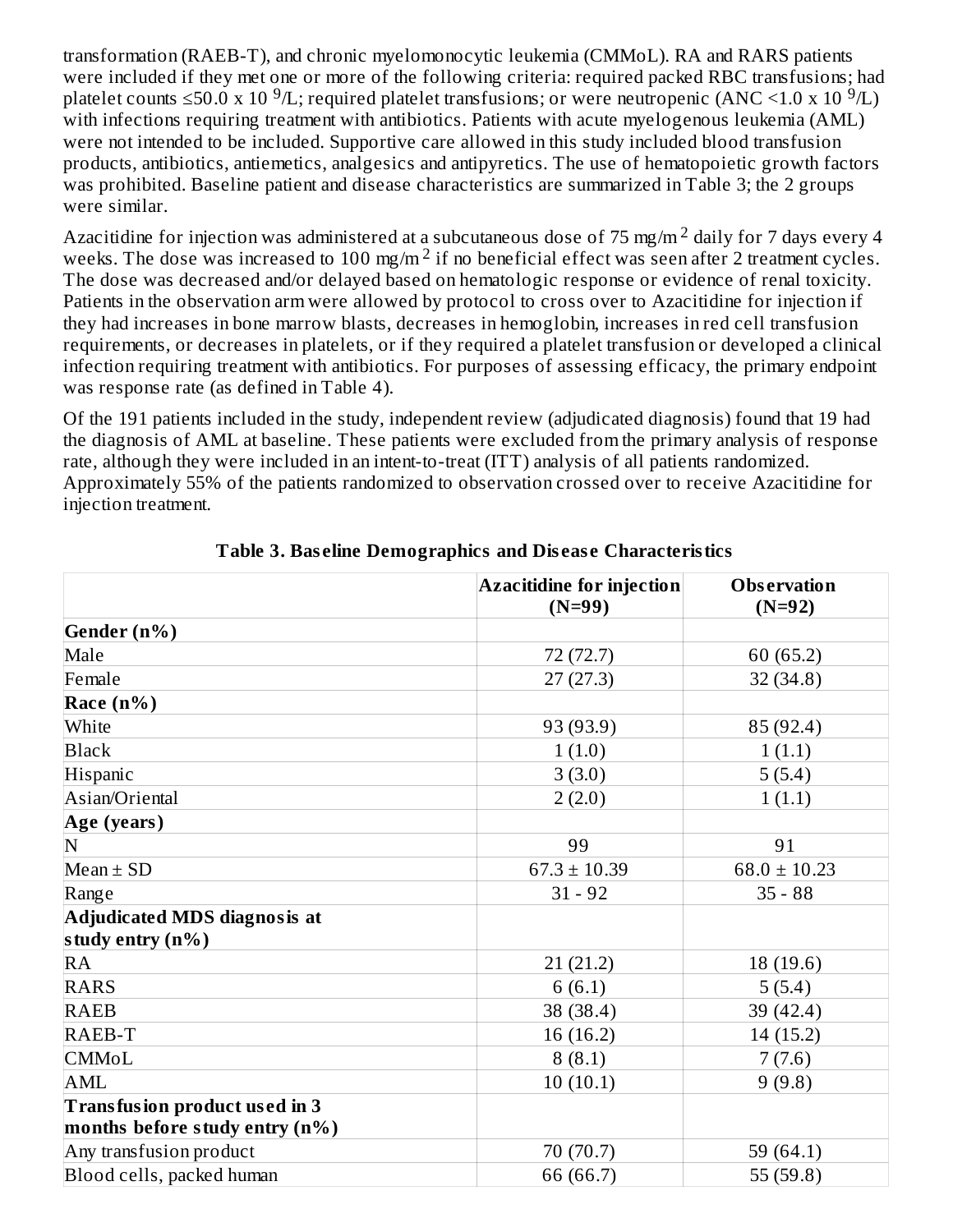| Platelets, human blood  | 15(15.2) | 12 (13.0)       |
|-------------------------|----------|-----------------|
| Hetastarch              | 0(0.0)   | 1(1.1           |
| Plasma protein fraction | 1(1.0)   | 0(0.0)          |
| Other                   | 2(2.0)   | ∖ר ר∌ר<br>2.4 ک |

#### **Table 4. Respons e Criteria**

|                                                        |                                                                                                                         | RA                                                                                                                                                                               | <b>RARS</b> | <b>RAEB</b> | <b>RAEB-T</b> | <b>CMMoL</b> |  |  |  |
|--------------------------------------------------------|-------------------------------------------------------------------------------------------------------------------------|----------------------------------------------------------------------------------------------------------------------------------------------------------------------------------|-------------|-------------|---------------|--------------|--|--|--|
| Complete                                               |                                                                                                                         |                                                                                                                                                                                  |             |             |               |              |  |  |  |
| <b>Response</b><br>(CR),<br>duration<br>$\geq$ 4 weeks | Peripheral<br><b>Blood</b>                                                                                              | Normal CBC if abnormal at baseline<br>Absence of blasts in the peripheral circulation                                                                                            |             |             |               |              |  |  |  |
| <b>Partial</b><br><b>Response</b>                      | <b>Marrow</b>                                                                                                           | $\geq$ 50% decrease in blasts<br>No marrow requirements<br>Improvement of marrow dyspoiesis                                                                                      |             |             |               |              |  |  |  |
| (PR),<br>duration<br>$\geq$ 4 weeks                    | Peripheral<br><b>Blood</b>                                                                                              | $\geq$ 50% restoration in the deficit from normal levels of baseline white<br>cells, hemoglobin and platelets if abnormal at baseline<br>No blasts in the peripheral circulation |             |             |               |              |  |  |  |
|                                                        | For CMMoL, if WBC is elevated at baseline, a $\geq$ 75% reduction in the<br>excess count over the upper limit of normal |                                                                                                                                                                                  |             |             |               |              |  |  |  |

The overall response rate  $(CR + PR)$  of 15.7% in Azacitidine for injection-treated patients without AML (16.2% for all Azacitidine for injection randomized patients including AML) was statistically significantly higher than the response rate of 0% in the observation group (p<0.0001) ( Table 5). The majority of patients who achieved either CR or PR had either 2 or 3 cell line abnormalities at baseline (79%; 11/14) and had elevated bone marrow blasts or were transfusion dependent at baseline. Patients responding to Azacitidine for injection had a decrease in bone marrow blasts percentage, or an increase in platelets, hemoglobin or WBC. Greater than 90% of the responders initially demonstrated these changes by the 5<sup>th</sup> treatment cycle. All patients who had been transfusion dependent became transfusion independent during PR or CR. The mean and median duration of clinical response of PR or better was estimated as 512 and 330 days, respectively; 75% of the responding patients were still in PR or better at completion of treatment. Response occurred in all MDS subtypes as well as in patients with adjudicated baseline diagnosis of AML.

|  |  |  |  | <b>Table 5. Response Rates</b> |  |
|--|--|--|--|--------------------------------|--|
|--|--|--|--|--------------------------------|--|

|                 | <b>Azacitidine for injection</b><br>$(N=89)$ | <b>Observation Before</b><br><b>Crossover</b><br>$(N=83)$ |                |
|-----------------|----------------------------------------------|-----------------------------------------------------------|----------------|
| <b>Response</b> | $n(\%)$                                      | n(%)                                                      | <b>P</b> value |
| Overall (CR+PR) | 14 (15.7)                                    | 0(0.0)                                                    | (<0.0001)      |
| Complete (CR)   | 5(5.6)                                       | 0(0.0)                                                    | (0.06)         |
| Partial (PR)    | 9(10.1)                                      | 0(0.0)                                                    |                |

Patients in the observation group who crossed over to receive Azacitidine for injection treatment (47 patients) had a response rate of 12.8%.

Study 2, a multi-center, open-label, single-arm study of 72 patients with RAEB, RAEB-T, CMMoL, or AML was also carried out. Treatment with subcutaneous Azacitidine for injection resulted in a response rate  $(CR + PR)$  of 13.9%, using criteria similar to those described above. The mean and median duration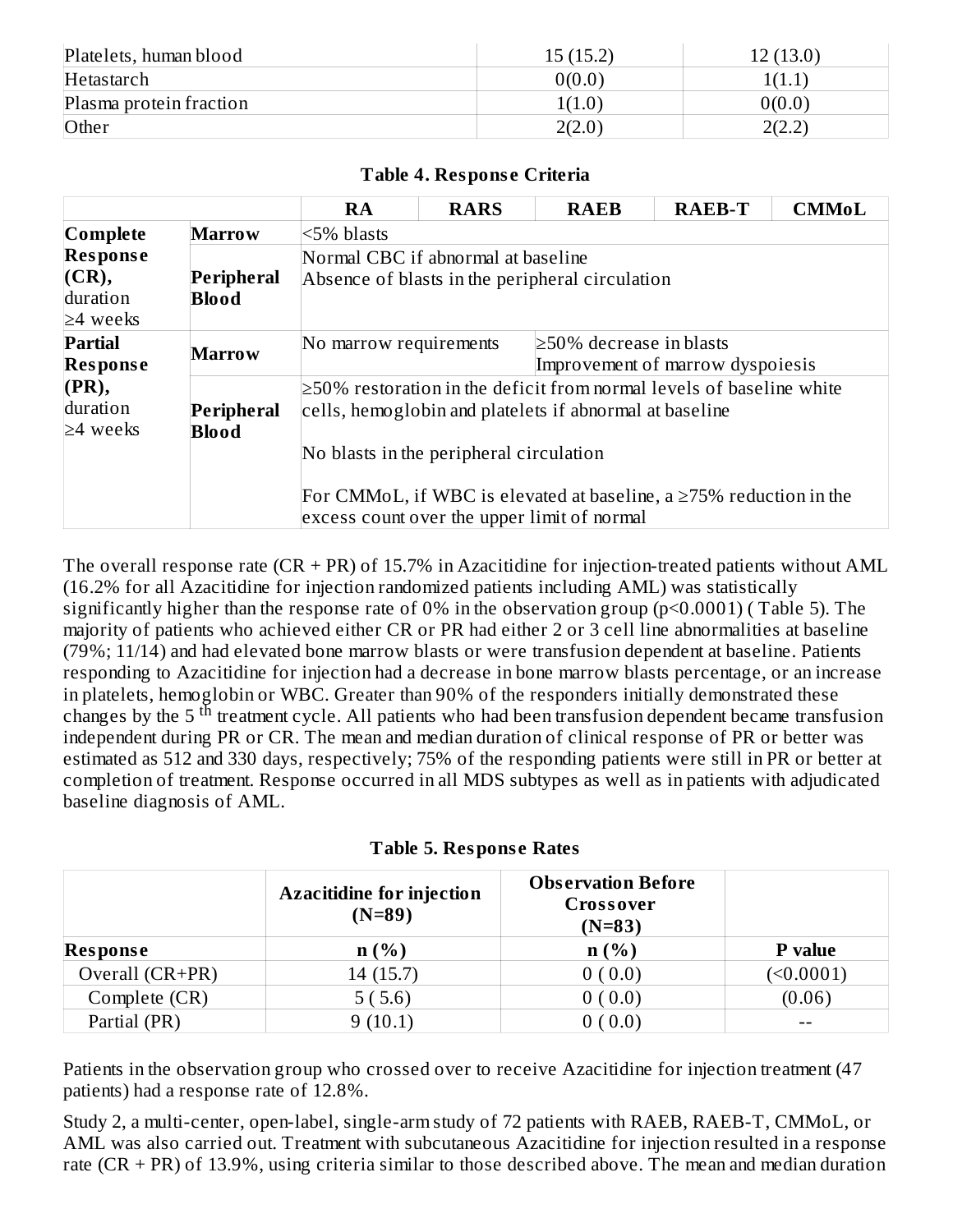of clinical response of PR or better was estimated as 810 and 430 days, respectively; 80% of the responding patients were still in PR or better at the time of completion of study involvement. In Study 3, another open-label, single-arm study of 48 patients with RAEB, RAEB-T, or AML, treatment with intravenous Azacitidine for injection resulted in a response rate of 18.8%, again using criteria similar to those described above. The mean and median duration of clinical response of PR or better was estimated as 389 and 281 days, respectively; 67% of the responding patients were still in PR or better at the time of completion of treatment. Response occurred in all MDS subtypes as well as in patients with adjudicated baseline diagnosis of AML in both of these studies. Azacitidine for injection dosage regimens in these 2 studies were similar to the regimen used in the controlled study.

Benefit was seen in patients who did not meet the criteria for PR or better, but were considered "improved." About 24% of Azacitidine for injection-treated patients were considered improved, and about 2/3 of those lost transfusion dependence. In the observation group, only 5/83 patients met criteria for improvement; none lost transfusion dependence. In all 3 studies, about 19% of patients met criteria for improvement with a median duration of 195 days.

Study 4 was an international, multicenter, open-label, randomized trial in MDS patients with RAEB, RAEB-T or modified CMMoL according to FAB classification and Intermediate-2 and High risk according to IPSS classification. Of the 358 patients enrolled in the study, 179 were randomized to receive azacitidine plus best supportive care (BSC) and 179 were randomized to receive conventional care regimens (CCR) plus BSC (105 to BSC alone, 49 to low dose cytarabine and 25 to chemotherapy with cytarabine and anthracycline). The primary efficacy endpoint was overall survival.

The azacitidine and CCR groups were comparable for baseline parameters. The median age of patients was 69 years (range was 38-88 years), 98% were Caucasian, and 70% were male. At baseline, 95% of the patients were higher risk by FAB classification: RAEB (58%), RAEB-T (34%), and CMMoL (3%). By IPSS classification, 87% were higher risk: Int-2 (41%), High (47%). At baseline, 32% of patients met WHO criteria for AML.

Azacitidine was administered subcutaneously at a dose of 75 mg/m  $^2$  daily for 7 consecutive days every 28 days (which constituted one cycle of therapy). Patients continued treatment until disease progression, relapse after response, or unacceptable toxicity. Azacitidine patients were treated for a median of 9 cycles (range 1 to 39), BSC only patients for a median of 7 cycles (range 1 to 26), low dose cytarabine patients for a median of 4.5 cycles (range 1 to 15), and chemotherapy with cytarabine and anthracycline patients for a median of 1 cycle (range 1 to 3, i.e. induction plus 1 or 2 consolidation cycles).

In the Intent-to-Treat analysis, patients treated with azacitidine demonstrated a statistically significant difference in overall survival as compared to patients treated with CCR (median survival of 24.5 months vs. 15.0 months; stratified log-rank p=0.0001). The hazard ratio describing this treatment effect was 0.58 (95% CI: 0.43, 0.77).

**Kaplan-Meier Curve of Time to Death from Any Caus e:** (Intent-to-Treat Population)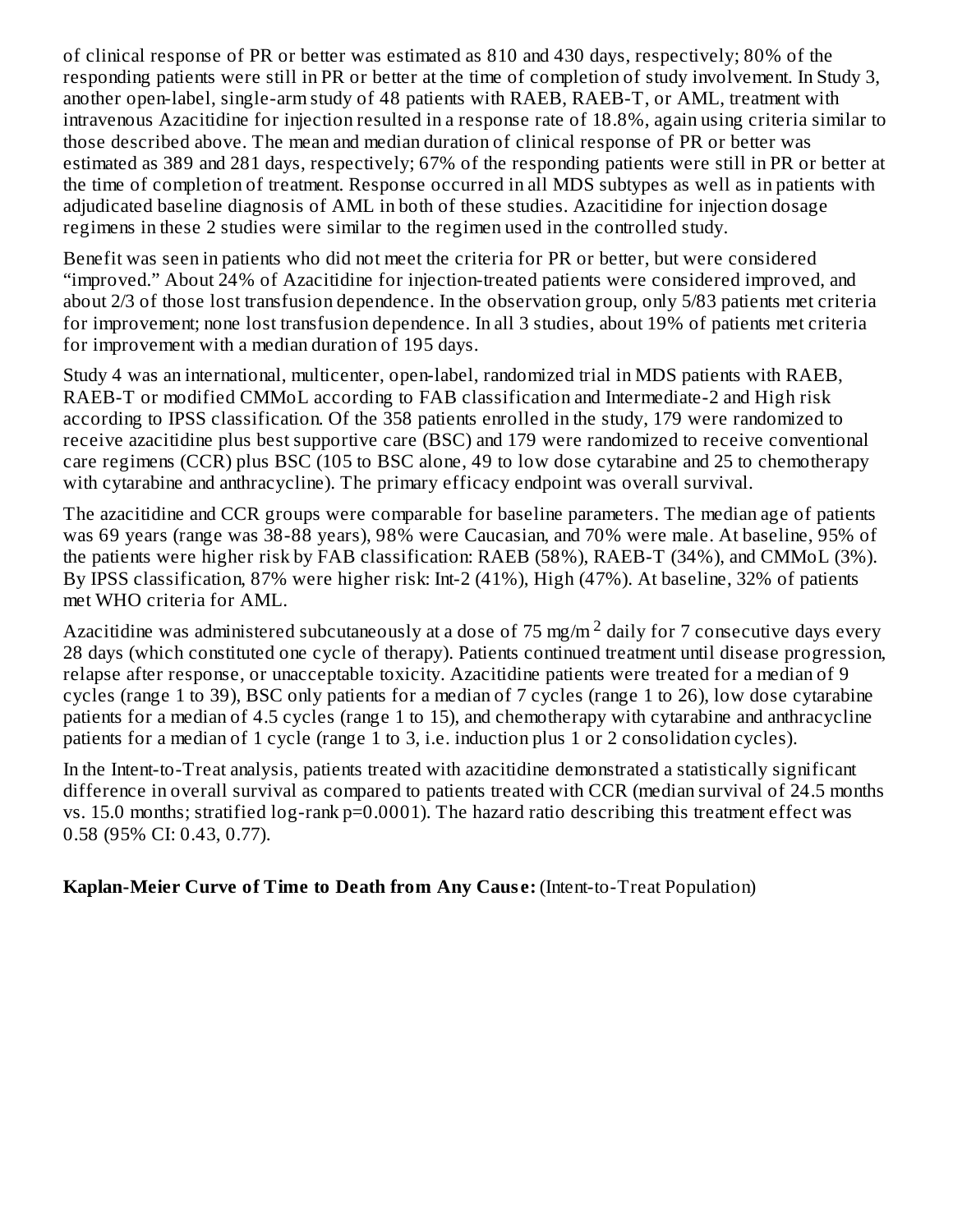

Key:  $AZA =$  azacitidine;  $CCR =$  conventional care regimens;  $CI =$  confidence interval;  $HR =$  Hazard Ratio

Azacitidine treatment led to a reduced need for red blood cell transfusions (see Table 6). In patients treated with azacitidine who were RBC transfusion dependent at baseline and became transfusion independent, the median duration of RBC transfusion independence was 13.0 months.

|  | Table 6. Effect of Azacitidine on RBC Transfusions in MDS Patients |  |  |
|--|--------------------------------------------------------------------|--|--|
|  |                                                                    |  |  |

| <b>Efficacy Parameter</b>                                                                                                              | <b>Azacitidine plus BSC</b><br>$(n=179)$                                       | <b>Conventional Care</b><br><b>Regimens</b><br>$(n=179)$                       |
|----------------------------------------------------------------------------------------------------------------------------------------|--------------------------------------------------------------------------------|--------------------------------------------------------------------------------|
| Number and percent of patients who<br>were transfusion dependent at baseline<br>who became transfusion independent on<br>treatment $1$ | 50/111 (45.0%)                                                                 | 13/114 (11.4%)                                                                 |
| Number and percent of patients who<br>were transfusion-independent at baseline<br>who became transfusion-dependent on<br>treatment     | $(95\% \text{ CI: } 35.6\%, 54.8\%)$<br>10/68 (14.7%)<br>(95% CI: 7.3%, 25.4%) | $(95\% \text{ CI: } 6.2\%, 18.7\%)$<br>28/65 (43.1%)<br>(95% CI: 30.9%, 56.0%) |

 ${}^{1}$ A patient was considered RBC transfusion independent during the treatment period if the patient had no RBC transfusions during any 56 consecutive days or more during the treatment period. Otherwise, the patient was considered transfusion dependent.

#### **15 REFERENCES**

1. "OSHA Hazardous Drugs." OSHA. http://www.osha.gov/SLTC/hazardousdrugs/index.html

#### **16 HOW SUPPLIED/STORAGE AND HANDLING**

#### **How Supplied**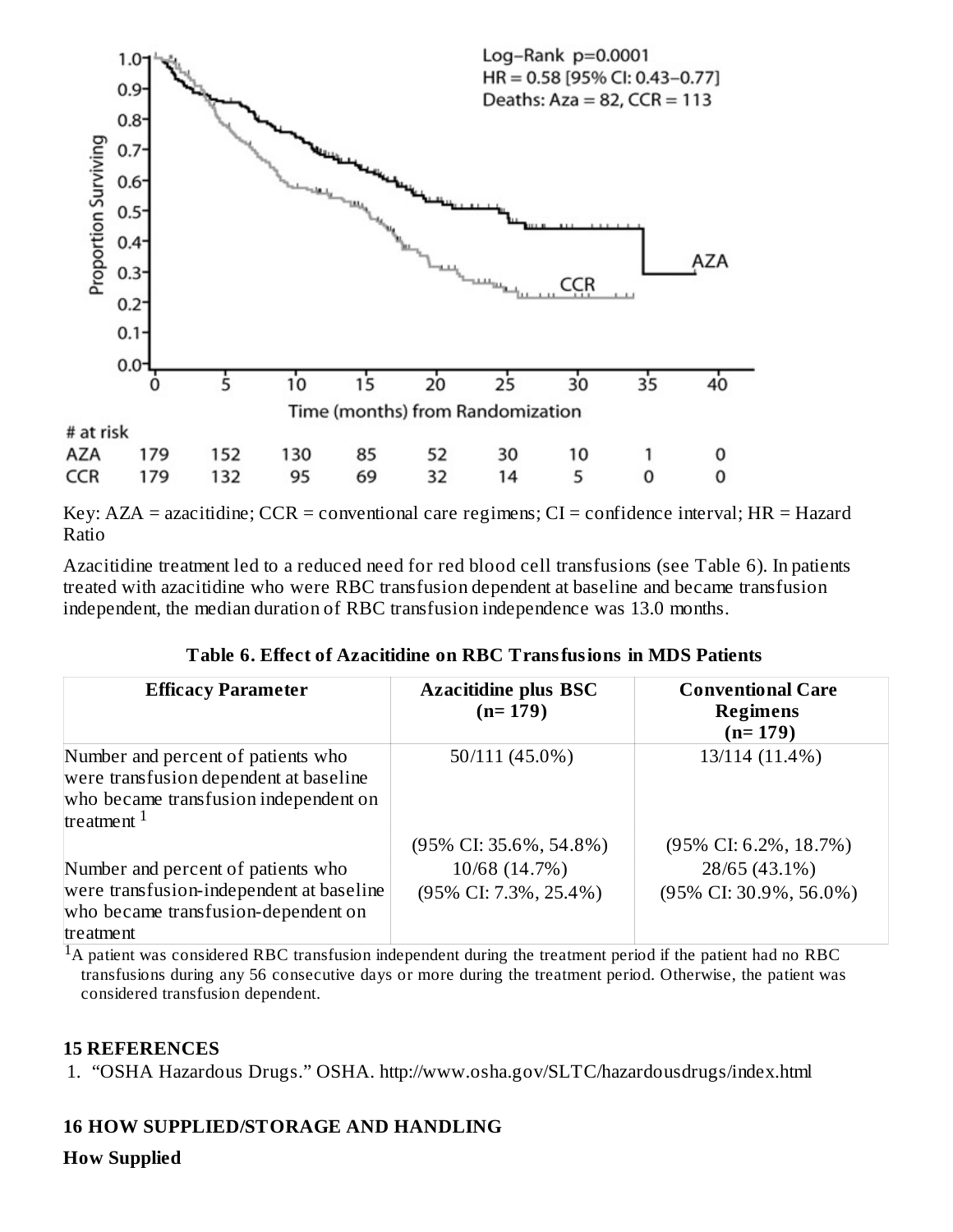Azacitidine for injection is supplied as a lyophilized powder in 100 mg single-dose vials packaged in cartons of 1 vial (NDC 16729-306-10).

### **Storage**

Store unreconstituted vials at 25º C (77º F); excursions permitted to 15º-30º C (59º-86º F) (See USP Controlled Room Temperature).

### **Handling and Disposal**

Azacitidine for injection is a cytotoxic drug. Follow applicable special handling and disposal procedures.  $^{\rm 1}$ 

# **17 PATIENT COUNSELING INFORMATION**

Hepatotoxicity in Patients with Severe Pre-Existing Hepatic Impairment Instruct patients to inform their physician about any underlying liver disease *[see Warnings and Precautions ( 5.2)]* .

Renal Toxicity Instruct patients to inform their physician about any underlying renal disease *[see Warnings and Precautions ( 5.3)]* .

Embryo-Fetal Risk Advise pregnant women of the potential risk to a fetus *[see Warnings and Precautions ( 5.5) and see Use in Specific Populations ( 8.1)]* .

Advise females of reproductive potential to avoid pregnancy during treatment with Azacitidine for injection. Advise males with female sexual partners of reproductive potential to not father a child and to use effective contraception during treatment with Azacitidine for injection. Advise patients to report pregnancy to their physicians immediately *[see Warnings and Precautions ( 5.5) and see Use in Specific Populations ( 8.3)]* .

Lactation Advise patients to avoid breastfeeding while receiving Azacitidine for injection *[see Use in Specific Populations ( 8.2)]* .

Manufactured For:

Accord Healthcare, Inc.,

1009, Slater Road,

Suite 210-B

Durham, NC 27703,

USA.

Manufactured By:

Intas Pharmaceuticals Limited,

Plot No. 5 to 14 Pharmez,

Nr. Village Matoda, Bavla Road,

Ta.-Sanand, Dist.

Ahmedabad-382 213,

India.

51 3597 1 723571

Issued: April 2020

Package Label - 100 mg Azacitidine for Injection Label NDC 16729- **306**-10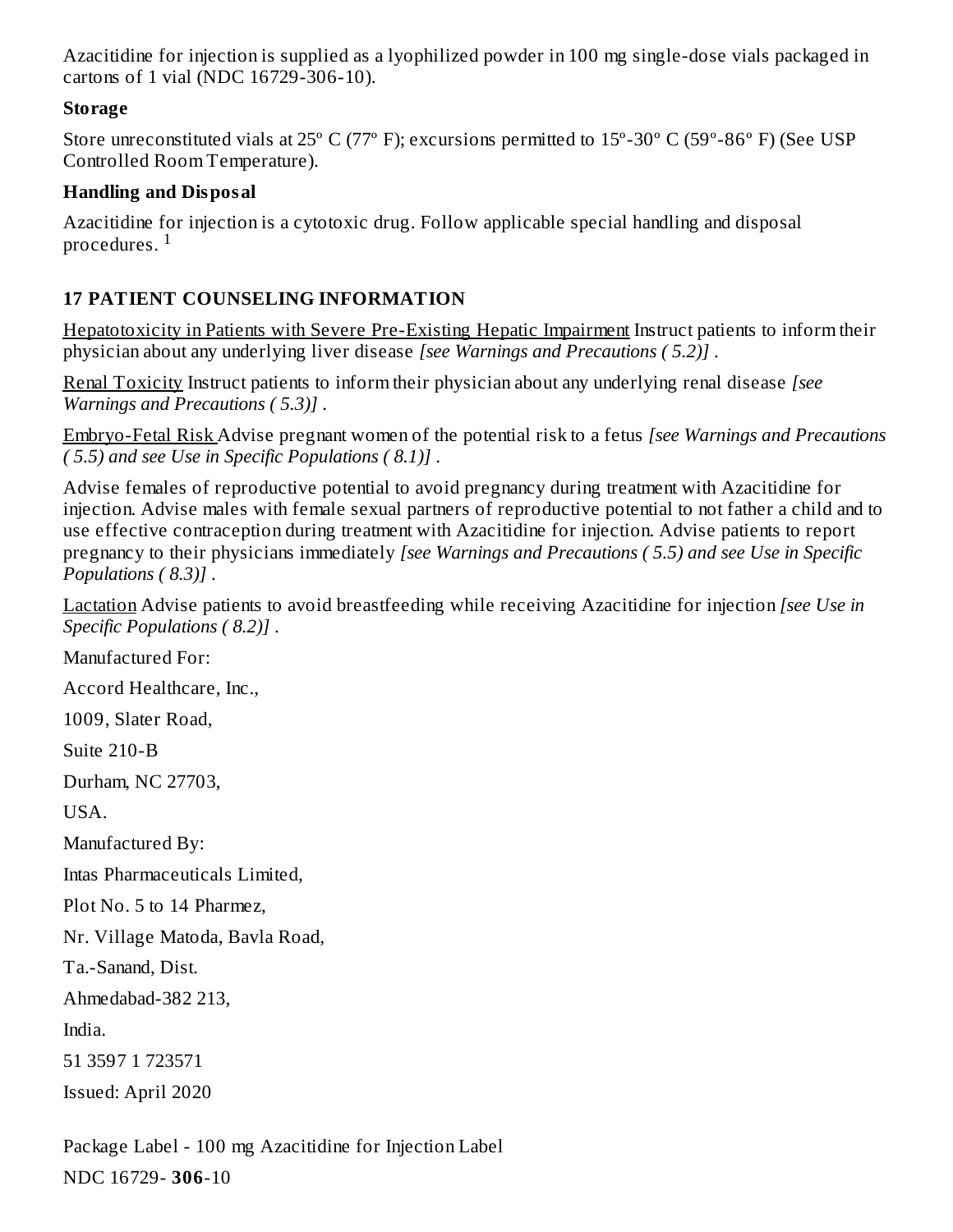#### **Azacitidine for Injection**

#### **100 mg Lyophilized Powder Must be diluted FOR SUBCUTANEOUS AND INTRAVENOUS USE ONLY CAUTION: Cytotoxic Agent Rx only One Single Dos e Vial**



Package Label - 100 mg Azacitidine for Injection Carton

NDC 16729- **306**-10

#### **Azacitidine for Injection**

**100 mg Lyophilized Powder Must be diluted FOR SUBCUTANEOUS AND INTRAVENOUS USE ONLY CAUTION: Cytotoxic Agent Rx only One Single Dos e Vial**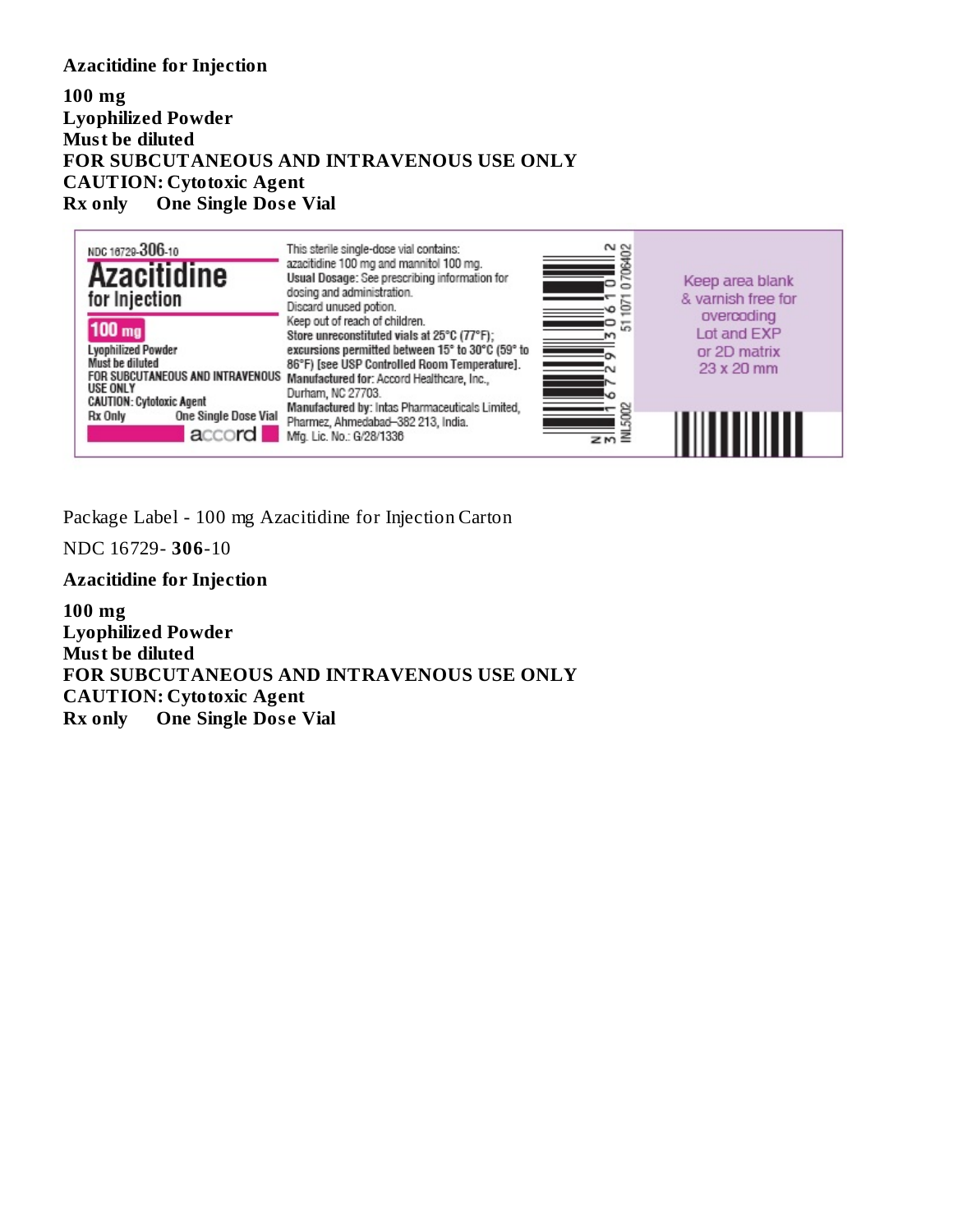

### **AZACITIDINE**

azacitidine injection, powder, lyophilized, for solution

| <b>Product Information</b> |                           |                    |               |  |  |
|----------------------------|---------------------------|--------------------|---------------|--|--|
| Product Type               | HUMAN PRESCRIPTION DRUG   | Item Code (Source) | NDC:16729-306 |  |  |
| Route of Administration    | INTRAVENOUS, SUBCUTANEOUS |                    |               |  |  |

| <b>Active Ingredient/Active Moiety</b>                                |                          |          |  |  |
|-----------------------------------------------------------------------|--------------------------|----------|--|--|
| <b>Ingredient Name</b>                                                | <b>Basis of Strength</b> | Strength |  |  |
| <b>AZACITIDINE</b> (UNII: M801H13NRU) (AZACITIDINE - UNII:M801H13NRU) | <b>AZACITIDINE</b>       | $100$ mg |  |  |
|                                                                       |                          |          |  |  |